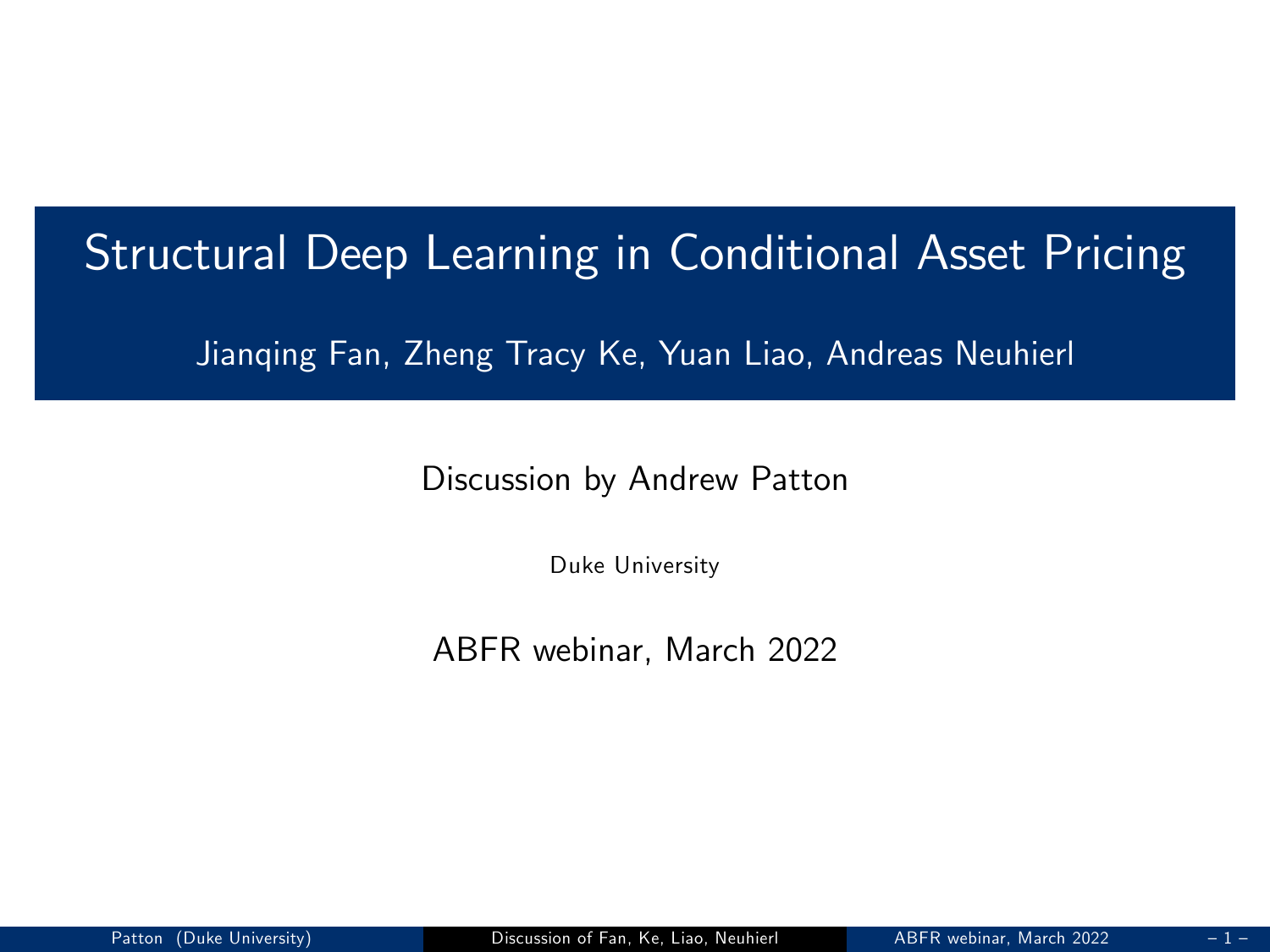## What does a neural network estimate?

- $\blacksquare$  (Deep) neural networks are "universal approximators," which means they can consistently estimate unknown functions that are sufficiently smooth.
	- The authors note that DNNs are less sensitive to tuning parameters than kernel-based methods. (Jianqing is an expert in both, so this is high praise for DNNs!)
- **Example 3** Estimate a mean function using the *cross-section* of returns at time  $t$ :

$$
\hat{m}_t(\cdot) = \arg\min_{m \in \mathcal{M}_{J,t}} \sum_{i=1}^N (r_{it} - m(\mathbf{x}_{i,t-1}))^2
$$

- Without any economic theory, can hope that  $\mathbb{E}[r_{it}|\mathbf{x}_{i,t-1}] \approx \hat{m}_t (\mathbf{x}_{i,t-1})$ .
	- **Papers in the fast-growing ML+finance literature have shown that such** models produce better forecasts than standard linear models.
- $\bigstar$  But asset pricing is done on a *panel* of asset returns. How does  $\hat{m}_t (\mathbf{x}_{i,t-1})$ relate to standard factor models for asset pricing?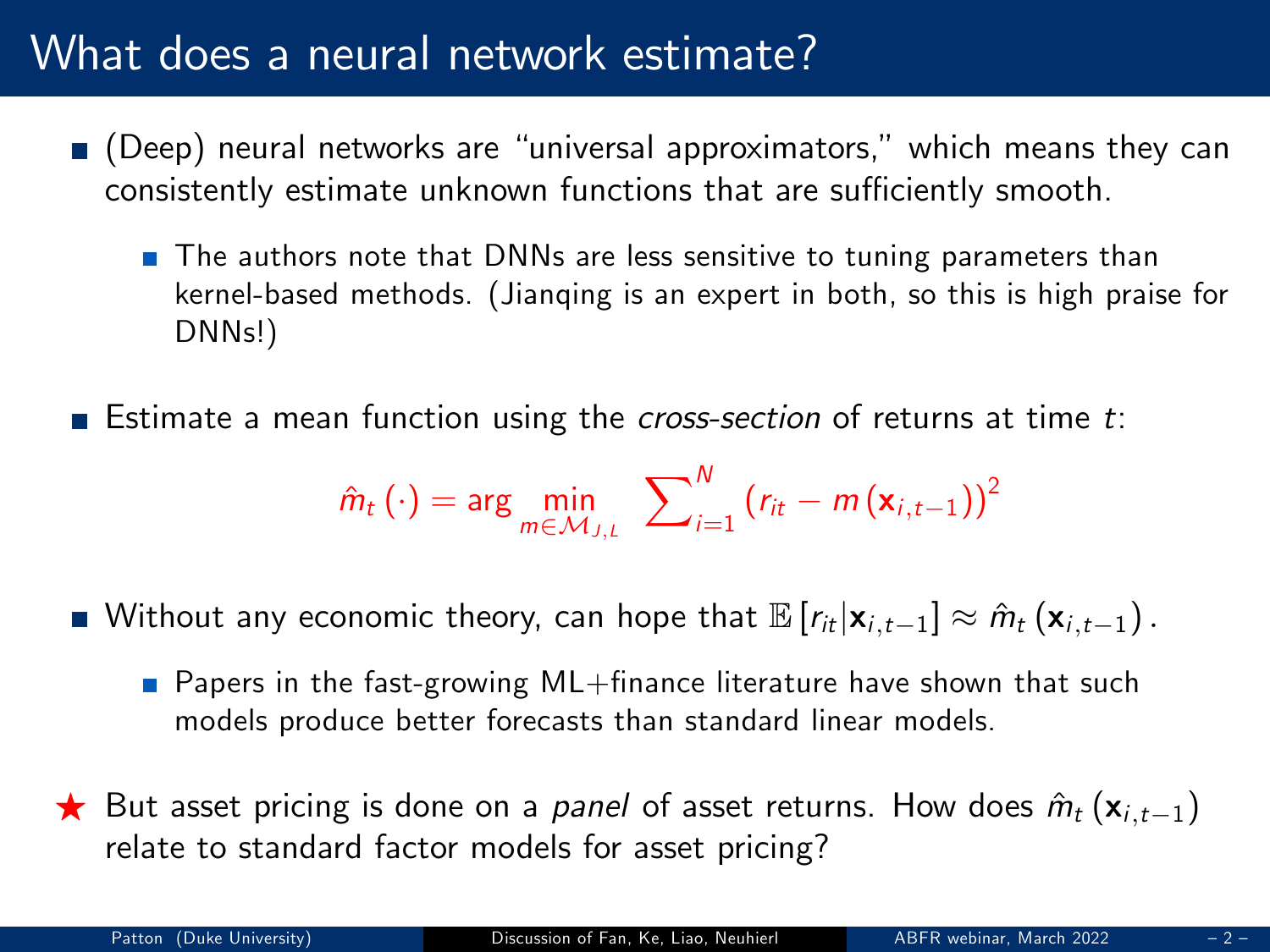■ Consider a standard factor model for asset returns

$$
r_{it} = \alpha_i + \beta_i^{\mathsf{T}} \mathbf{f}_t + u_{it}
$$

where  $\mathsf{f}_t$  is a vector of  $K$  factors, with mean  $\bm{\lambda}.$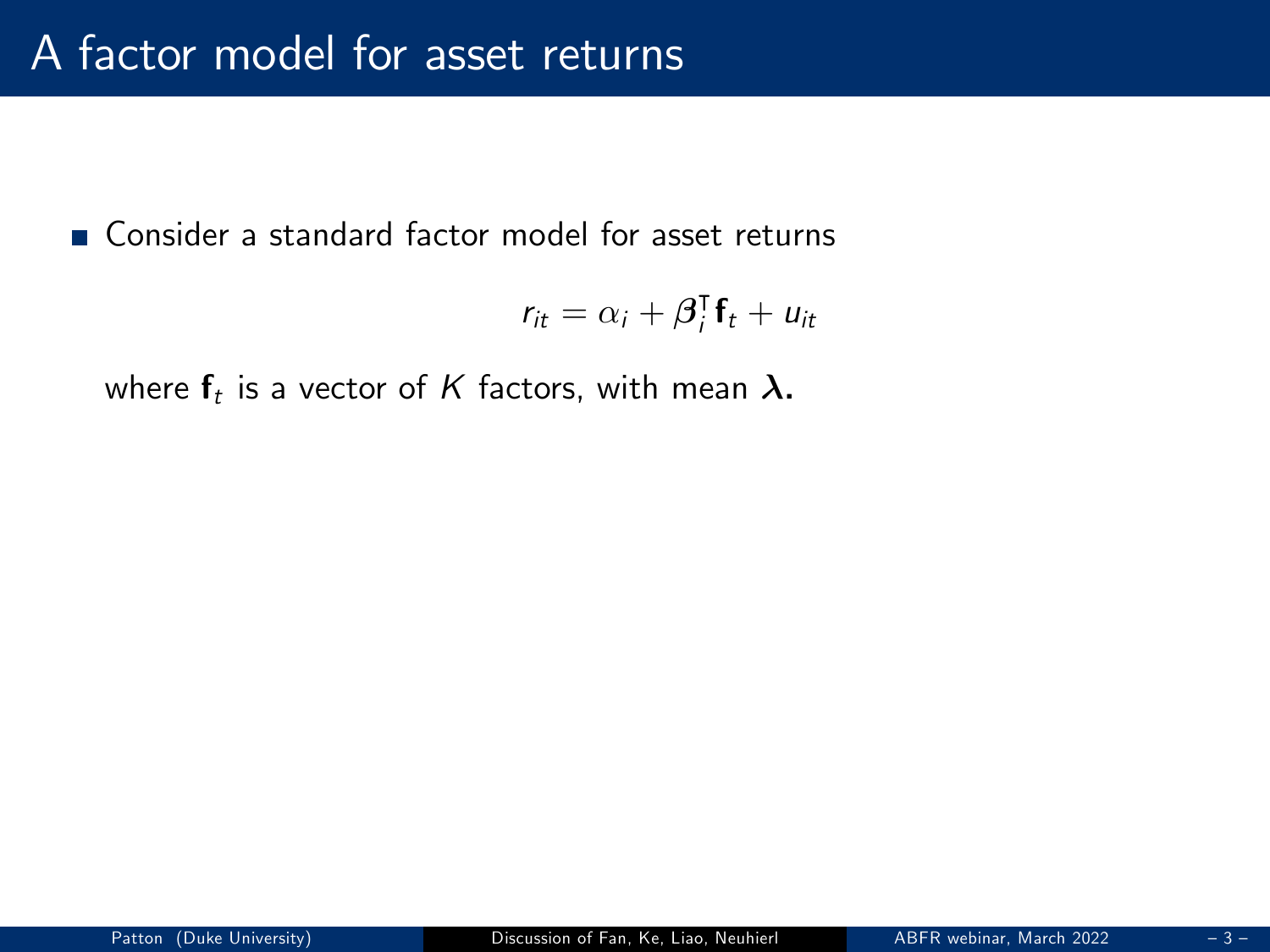Consider a standard factor model for asset returns

$$
r_{it} = \alpha_i + \beta_i^{\mathsf{T}} \mathbf{f}_t + u_{it}
$$

where  $\mathsf{f}_t$  is a vector of  $K$  factors, with mean  $\bm{\lambda}.$ 

Next consider a *conditional* version of this model

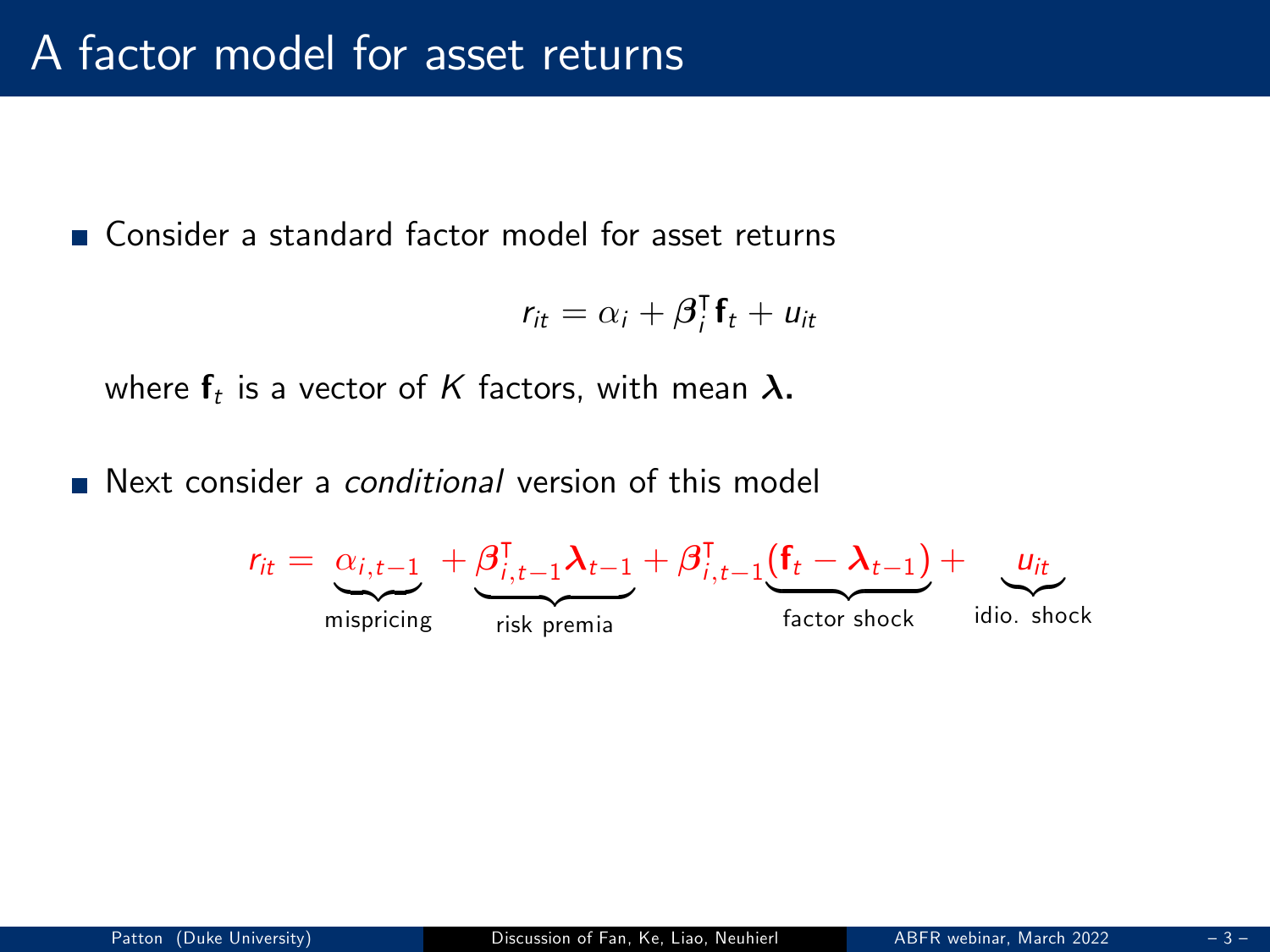Consider a standard factor model for asset returns

$$
r_{it} = \alpha_i + \beta_i^{\mathsf{T}} \mathbf{f}_t + u_{it}
$$

where  $\mathsf{f}_t$  is a vector of  $K$  factors, with mean  $\bm{\lambda}.$ 

Next consider a *conditional* version of this model



The first two terms contribute to the expected return, the latter two only to variation.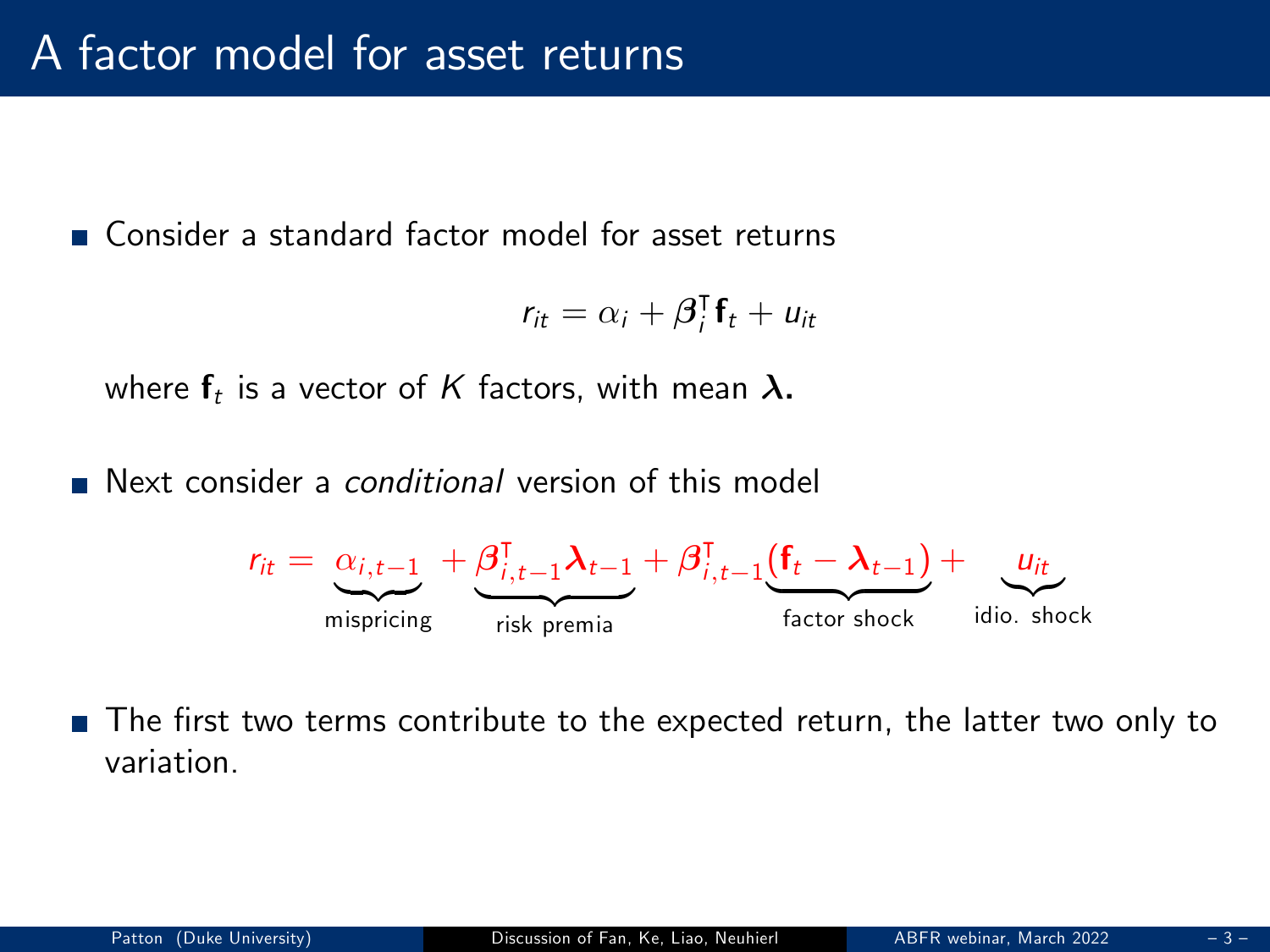■ The conditional factor model aids the interpretation of the output of the NN:

 $\mathbb{E}\left[r_{it}|\mathbf{x}_{i,t-1},\mathbf{f}_t\right] = \alpha_{t-1}(\mathbf{x}_{i,t-1}) + \beta_{t-1}^{\mathsf{T}}(\mathbf{x}_{i,t-1})\mathbf{f}_t \approx \hat{m}_t(\mathbf{x}_{i,t-1})$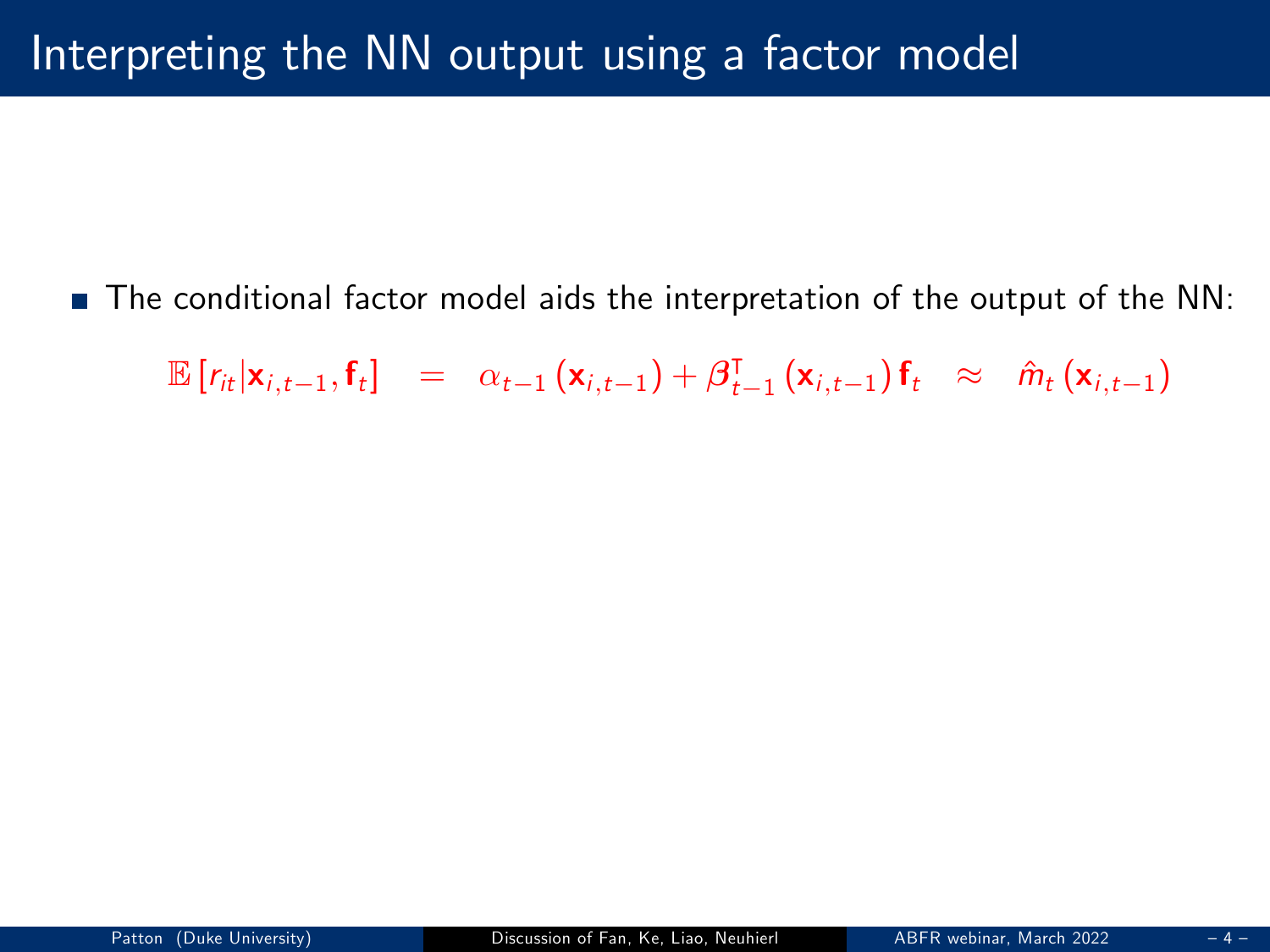■ The conditional factor model aids the interpretation of the output of the NN:

 $\mathbb{E}\left[r_{it}|\mathbf{x}_{i,t-1},\mathbf{f}_t\right] = \alpha_{t-1}(\mathbf{x}_{i,t-1}) + \beta_{t-1}^{\mathsf{T}}(\mathbf{x}_{i,t-1})\mathbf{f}_t \approx \hat{m}_t(\mathbf{x}_{i,t-1})$ 

By estimating the NN period-by-period, the *factors* are also present in the estimated conditional mean.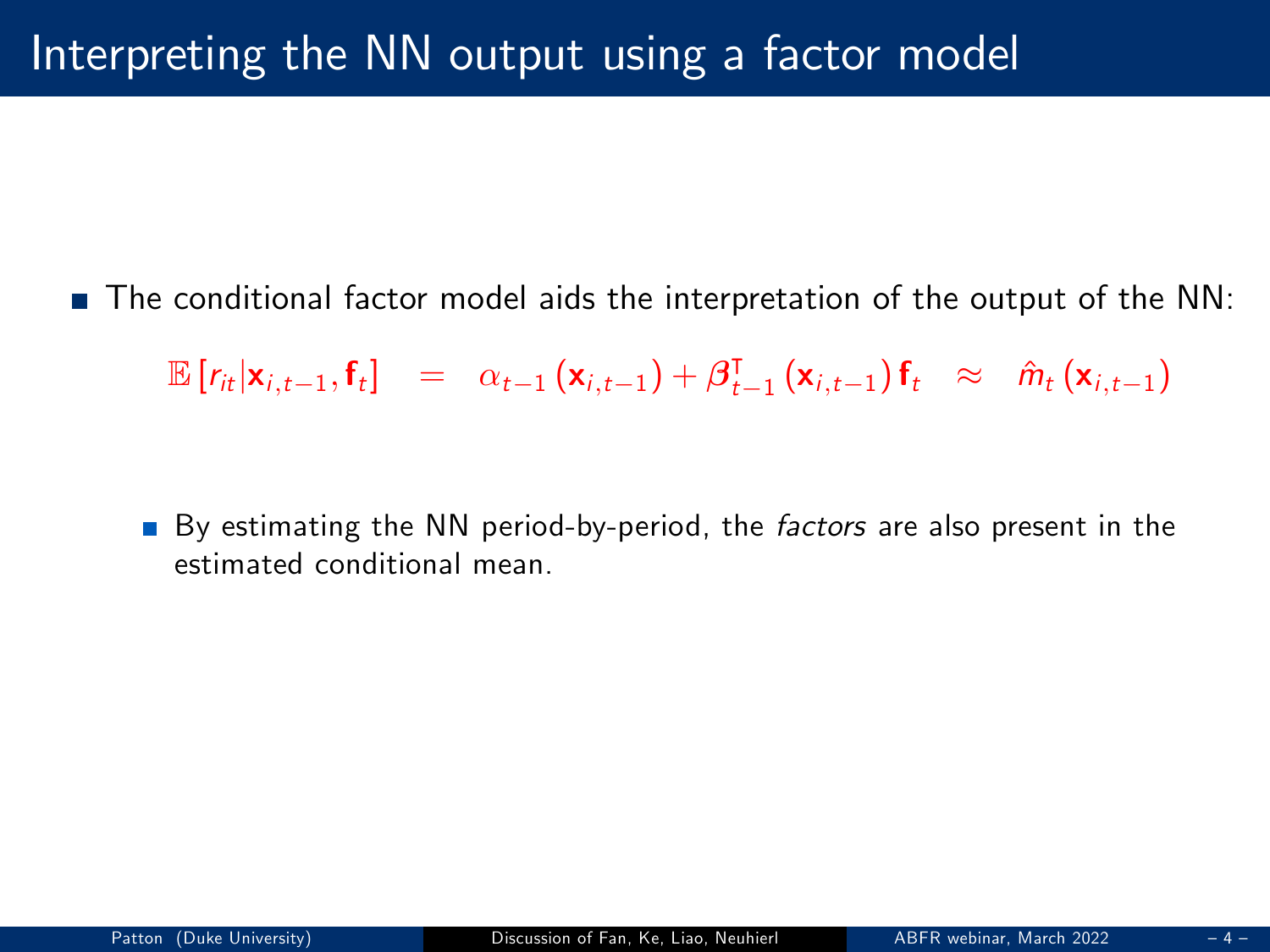■ The conditional factor model aids the interpretation of the output of the NN:

 $\mathbb{E}\left[r_{it}|\mathbf{x}_{i,t-1},\mathbf{f}_t\right] = \alpha_{t-1}(\mathbf{x}_{i,t-1}) + \beta_{t-1}^{\mathsf{T}}(\mathbf{x}_{i,t-1})\mathbf{f}_t \approx \hat{m}_t(\mathbf{x}_{i,t-1})$ 

By estimating the NN period-by-period, the *factors* are also present in the estimated conditional mean.

■ The authors show how to identify all three terms that appear in the RHS.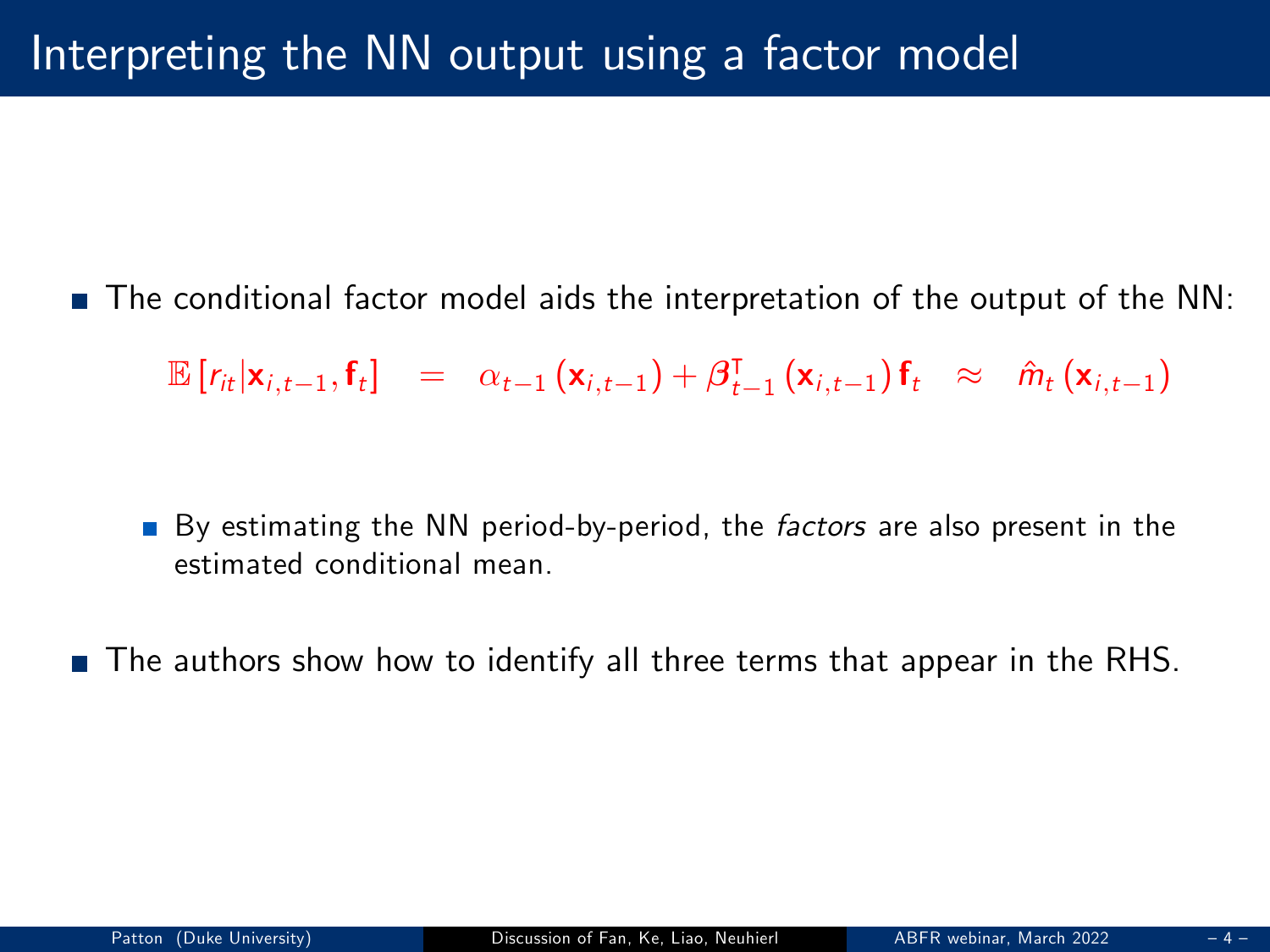The first step in the estimation procedure is to use cross-sectional DNNs to flexibly estimate the conditional mean for each period t

$$
\hat{m}_t\left(\cdot\right) = \arg\min_{m \in \mathcal{M}_{J,L}} \sum\nolimits_{i=1}^{N} \left(r_{it} - m\left(\mathbf{x}_{i,t-1}\right)\right)^2
$$

The authors use a feedforward neural network

 $\blacksquare$  3 layers

- Number of neurons is 16, 8, 4
- $\blacksquare$  Learning rate is 0.1
- **Relu** activation function:  $h(\mathbf{x}) = \max(\mathbf{x}, 0)$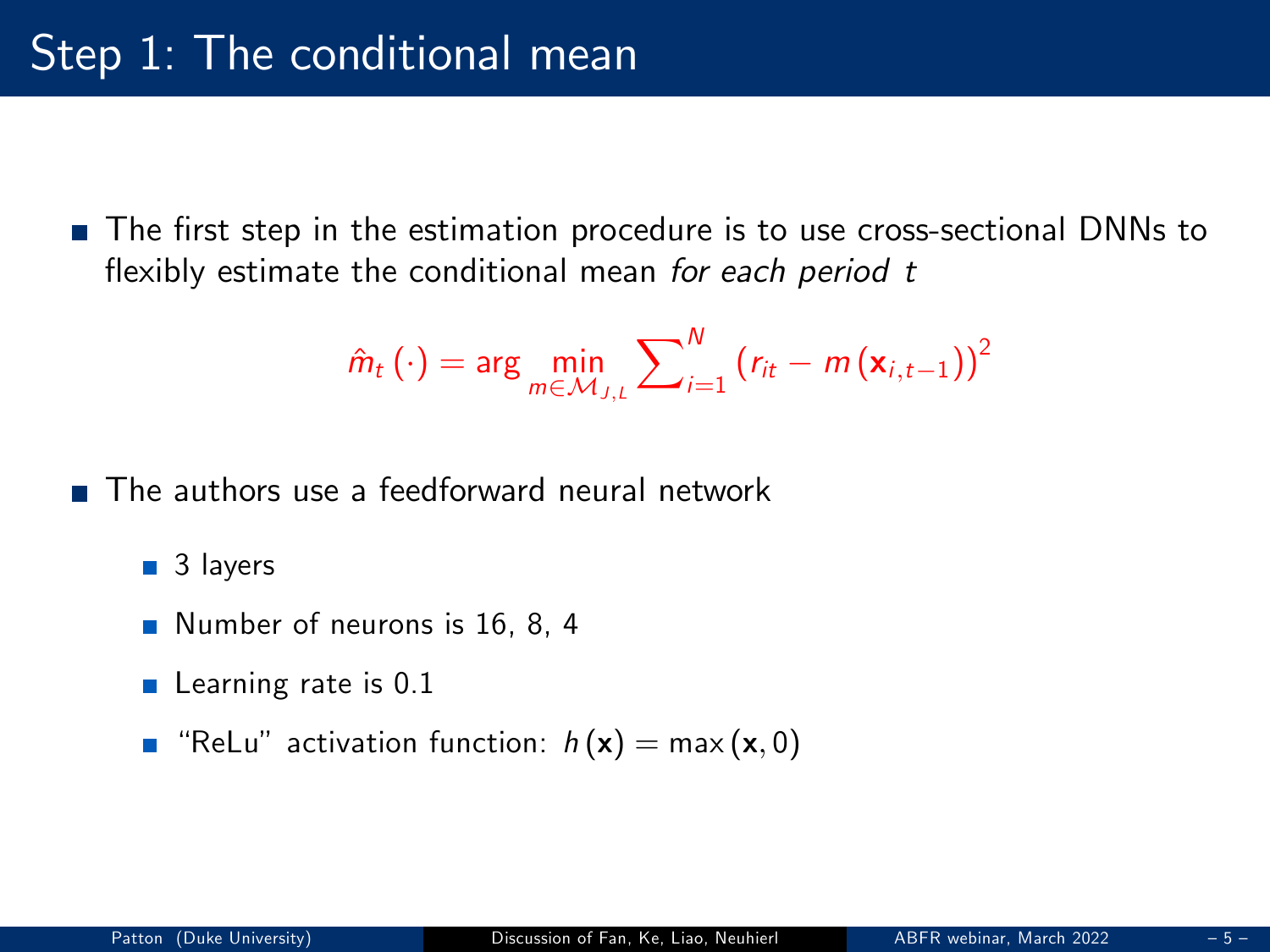Recall the assumed structure for the true mean:

 $\mathbb{E}\left[r_{it}|\mathbf{x}_{i,t-1},\mathbf{f}_t\right] = \alpha_{t-1}(\mathbf{x}_{i,t-1}) + \beta_{t-1}^{\mathsf{T}}(\mathbf{x}_{i,t-1})\mathbf{f}_t \approx \hat{m}_t(\mathbf{x}_{i,t-1})$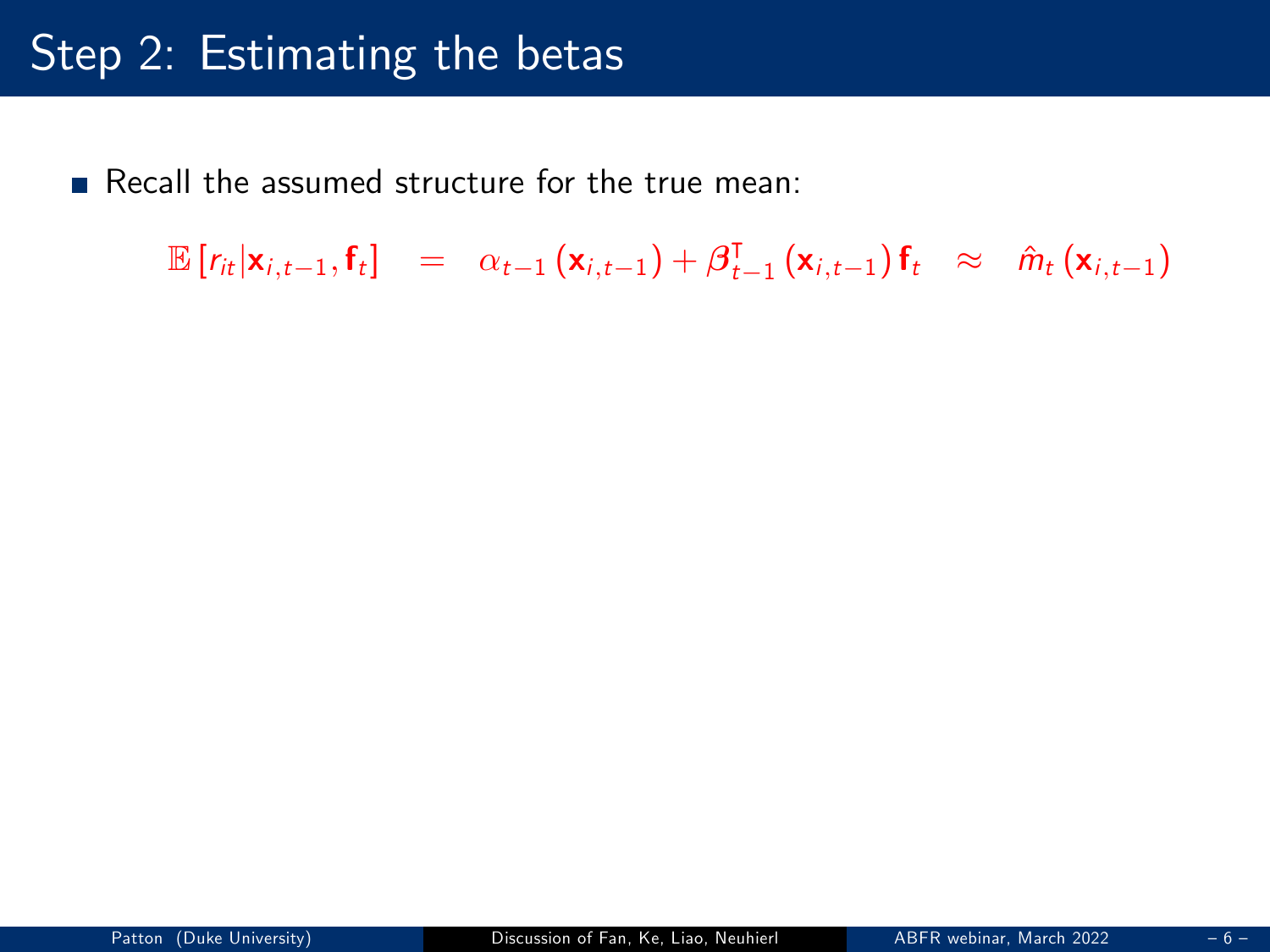Recall the assumed structure for the true mean:

 $\mathbb{E}[r_{it}|\mathbf{x}_{i,t-1},\mathbf{f}_t] = \alpha_{t-1}(\mathbf{x}_{i,t-1}) + \beta_{t-1}^{\mathsf{T}}(\mathbf{x}_{i,t-1})\mathbf{f}_t \approx \hat{m}_t(\mathbf{x}_{i,t-1})$ 

**Consider** "integrating out" the  $f_t$  variable:

 $\mathbb{E}\left[\mathbb{E}\left[r_{it}|\mathbf{x}_{i,t-1},\mathbf{f}_t\right] \mid \mathbf{x}_{i,t-1}\right] = \alpha_{t-1}\left(\mathbf{x}_{i,t-1}\right) + \beta_{t-1}^{\mathsf{T}}\left(\mathbf{x}_{i,t-1}\right) \mathbb{E}\left[\mathbf{f}_t|\mathbf{x}_{i,t-1}\right]$  $\approx$   $\mathbb{E} \left[ \hat{m}_t(\mathbf{x}_{i,t-1}) \mid \mathbf{x}_{i,t-1} \right]$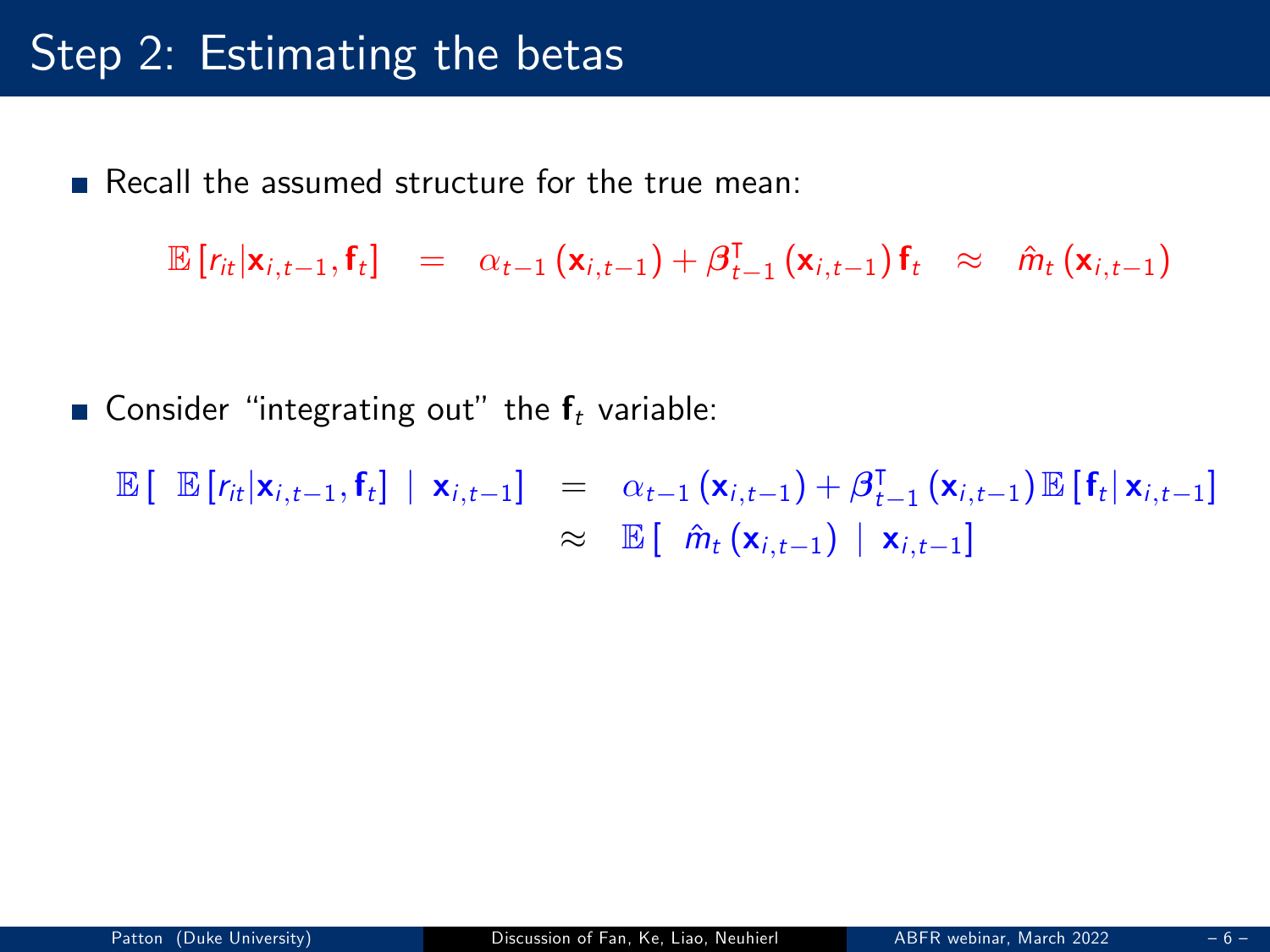Recall the assumed structure for the true mean:

 $\mathbb{E}[r_{it}|\mathbf{x}_{i,t-1},\mathbf{f}_t] = \alpha_{t-1}(\mathbf{x}_{i,t-1}) + \beta_{t-1}^{\mathsf{T}}(\mathbf{x}_{i,t-1})\mathbf{f}_t \approx \hat{m}_t(\mathbf{x}_{i,t-1})$ 

Gonsider "integrating out" the  $f_t$  variable:

 $\mathbb{E}\left[\mathbb{E}\left[r_{it}|\mathbf{x}_{i,t-1},\mathbf{f}_t\right] \mid \mathbf{x}_{i,t-1}\right] = \alpha_{t-1}(\mathbf{x}_{i,t-1}) + \beta_{t-1}^{\mathsf{T}}(\mathbf{x}_{i,t-1})\mathbb{E}\left[\mathbf{f}_t|\mathbf{x}_{i,t-1}\right]$  $\approx$   $\mathbb{E}[\hat{m}_t(\mathbf{x}_{i,t-1}) | \mathbf{x}_{i,t-1}]$ 

**If this can be estimated, then the difference knocks out alpha:** 

 $\mathbb{E}\left[r_{it}|\mathbf{x}_{i,t-1},\mathbf{f}_t\right] - \mathbb{E}\left[\mathbb{E}\left[r_{it}|\mathbf{x}_{i,t-1},\mathbf{f}_t\right]|\mathbf{x}_{i,t-1}\right] = \beta_{t-1}^{\mathsf{T}}\left(\mathbf{x}_{i,t-1}\right)\left(\mathbf{f}_t - \mathbb{E}\left[\mathbf{f}_t|\mathbf{x}_{i,t-1}\right]\right)$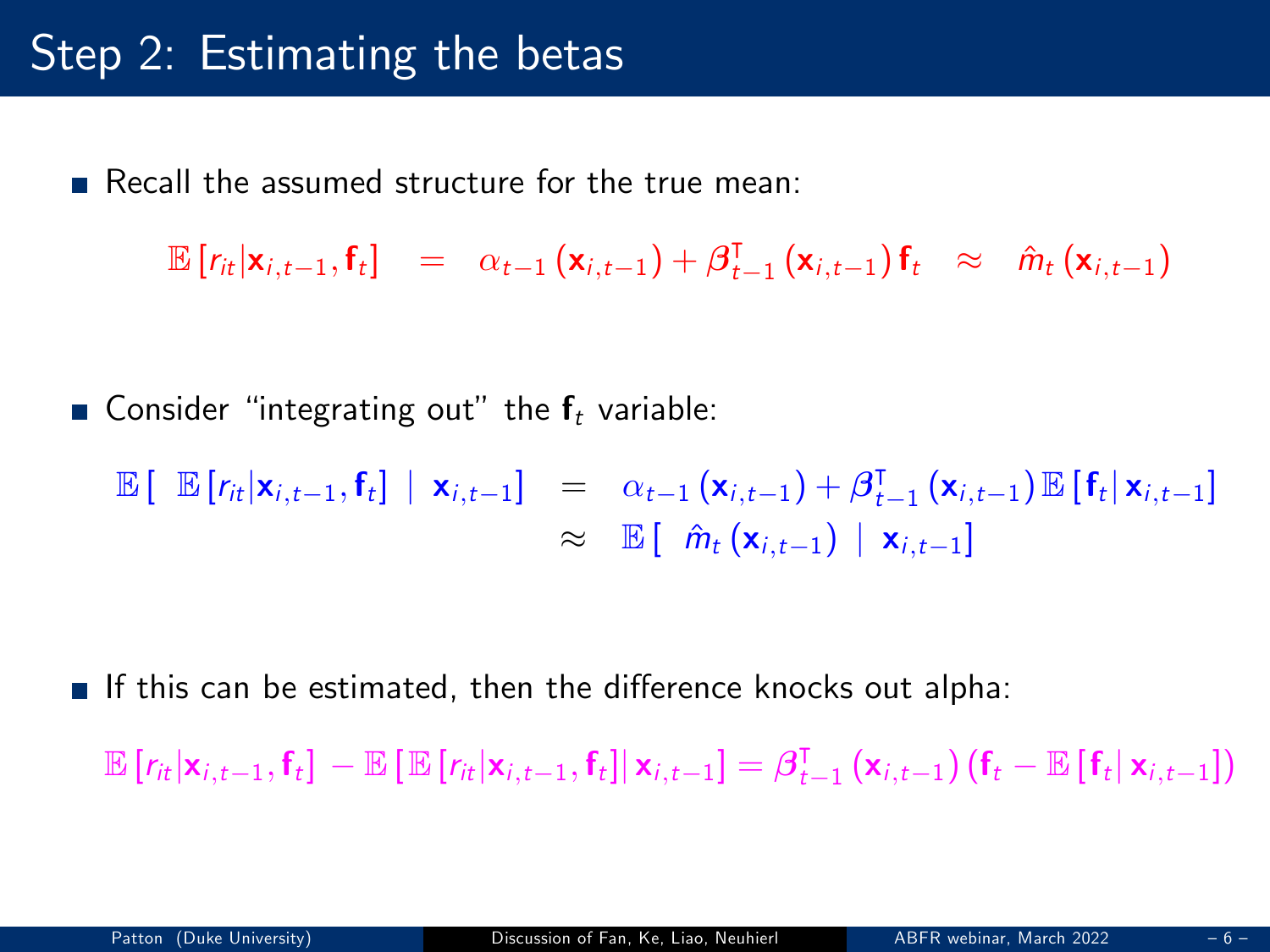The authors make the reasonable assumption that the alpha and beta functions (and thus the entire mean function) is slowly-moving across time.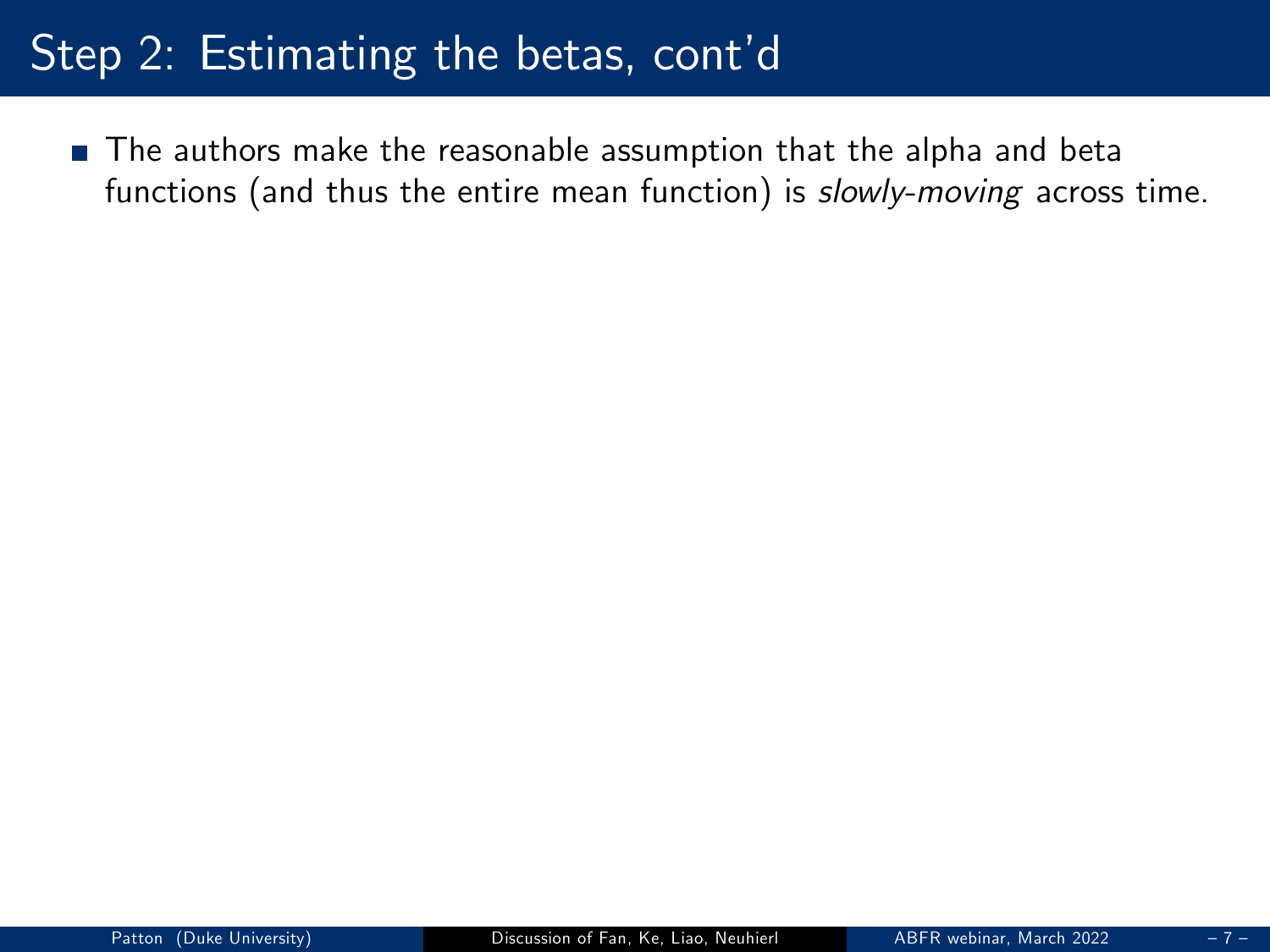- The authors make the reasonable assumption that the alpha and beta functions (and thus the entire mean function) is slowly-moving across time.
	- Similar to Ang and Kristensen (2012, JFE).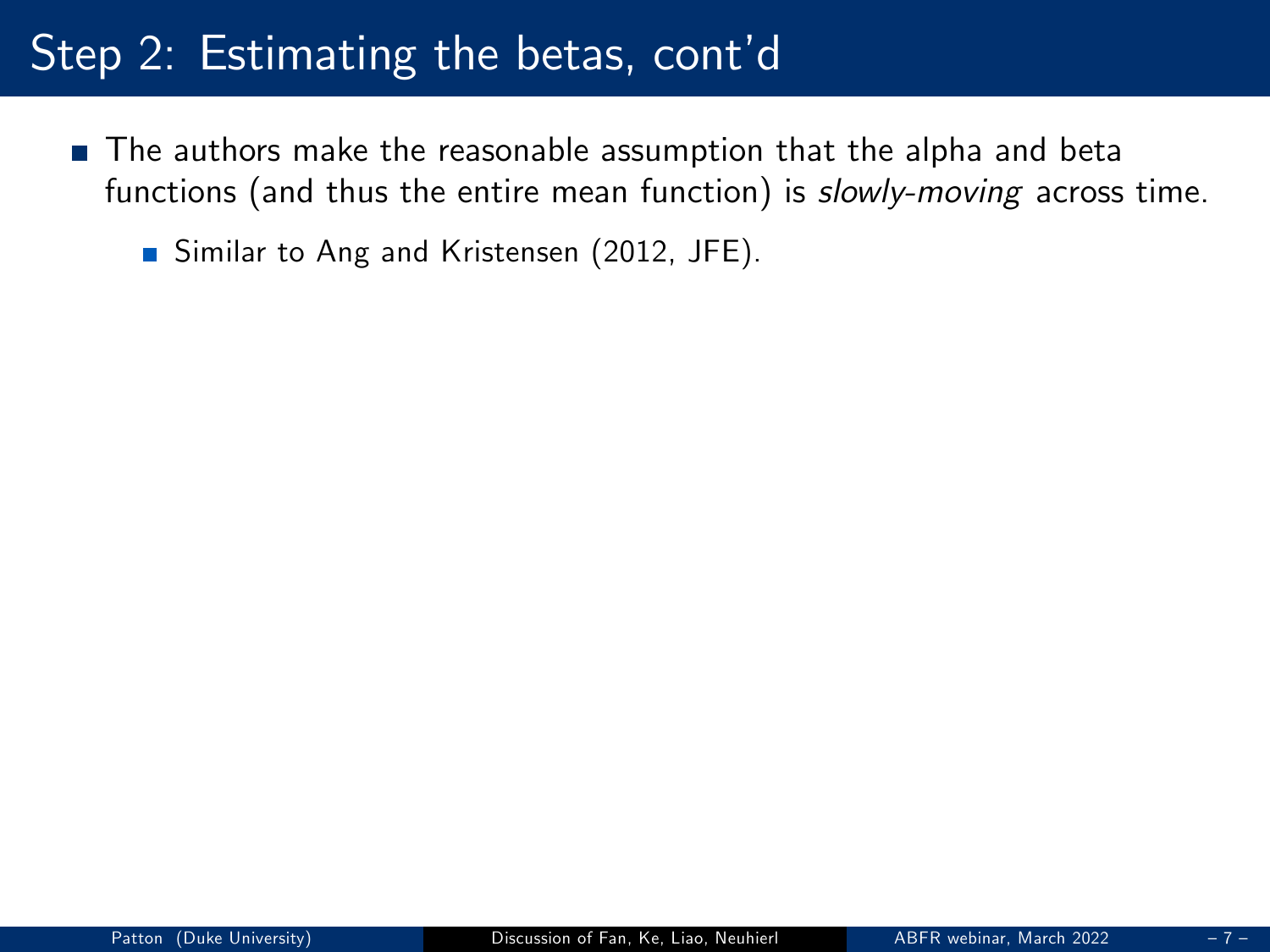- The authors make the reasonable assumption that the alpha and beta functions (and thus the entire mean function) is slowly-moving across time.
	- Similar to Ang and Kristensen (2012, JFE).
- Gen then estimate  $\mathbb{E} [\hat{m}_t (\mathbf{x}_{i,t-1}) | \mathbf{x}_{i,t-1}]$  using kernel smoothing:

$$
\bar{m}_{i,t} = \frac{1}{Th} \sum_{s=1}^{T} \hat{m}_s (\mathbf{x}_{i,t-1}) \, \mathcal{K} \left( \frac{s-t}{Th} \right)
$$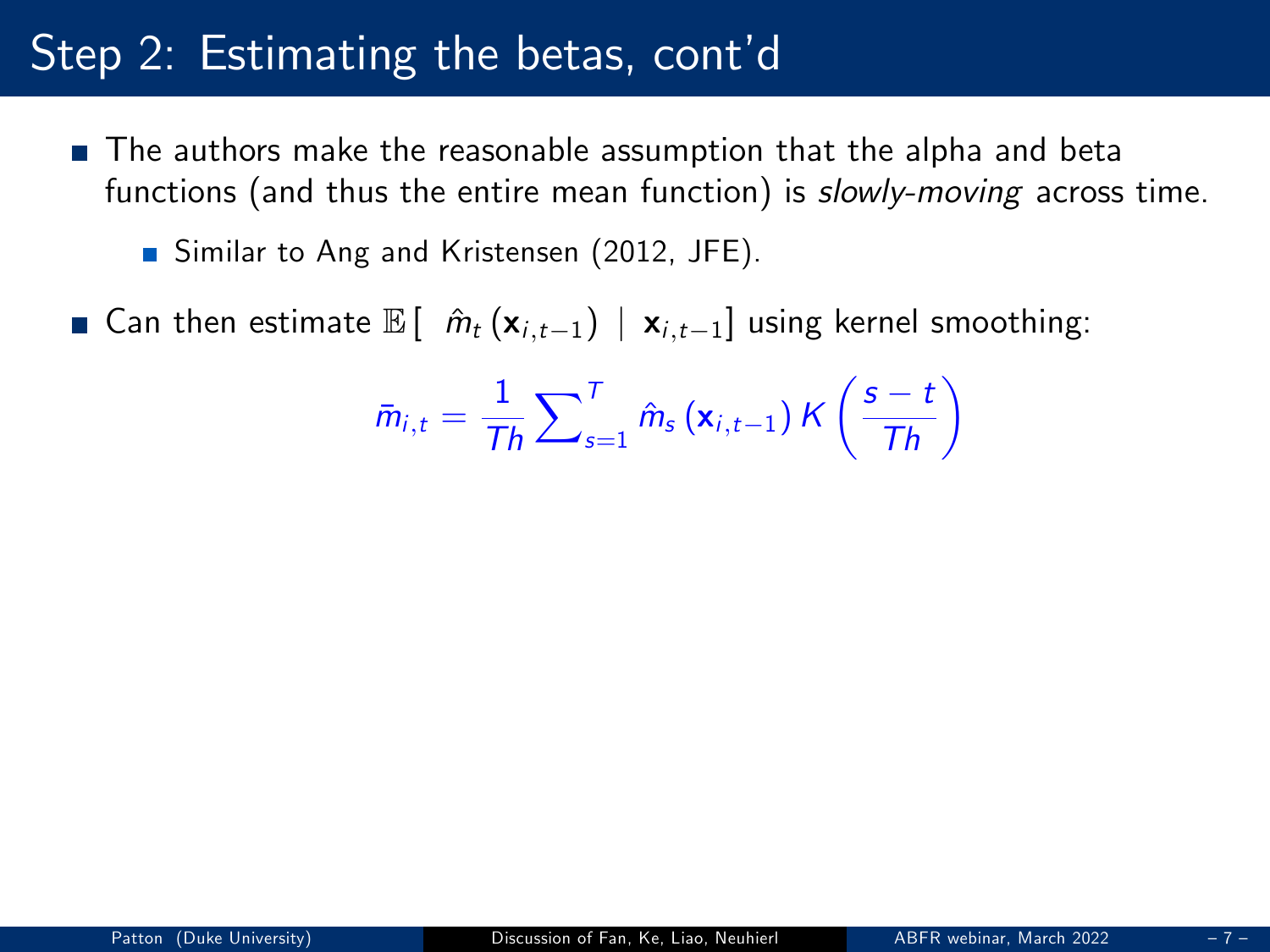- The authors make the reasonable assumption that the alpha and beta functions (and thus the entire mean function) is slowly-moving across time.
	- Similar to Ang and Kristensen (2012, JFE).
- Gan then estimate  $\mathbb{E} \left[ \hat{m}_t (\mathbf{x}_{i,t-1}) \mid \mathbf{x}_{i,t-1} \right]$  using kernel smoothing:

$$
\bar{m}_{i,t} = \frac{1}{Th} \sum_{s=1}^{T} \hat{m}_s (\mathbf{x}_{i,t-1}) \, \mathcal{K} \left( \frac{s-t}{Th} \right)
$$

 $\blacksquare$  Combining with the first step the authors have

$$
\hat{m}_t\left(\mathbf{x}_{i,t-1}\right)-\bar{m}_{i,t}\approx \boldsymbol{\beta}_{t-1}^{\intercal}\left(\mathbf{x}_{i,t-1}\right)\left(\mathbf{f}_t-\mathbb{E}\left[\left.\mathbf{f}_t\right|\mathbf{x}_{i,t-1}\right]\right)
$$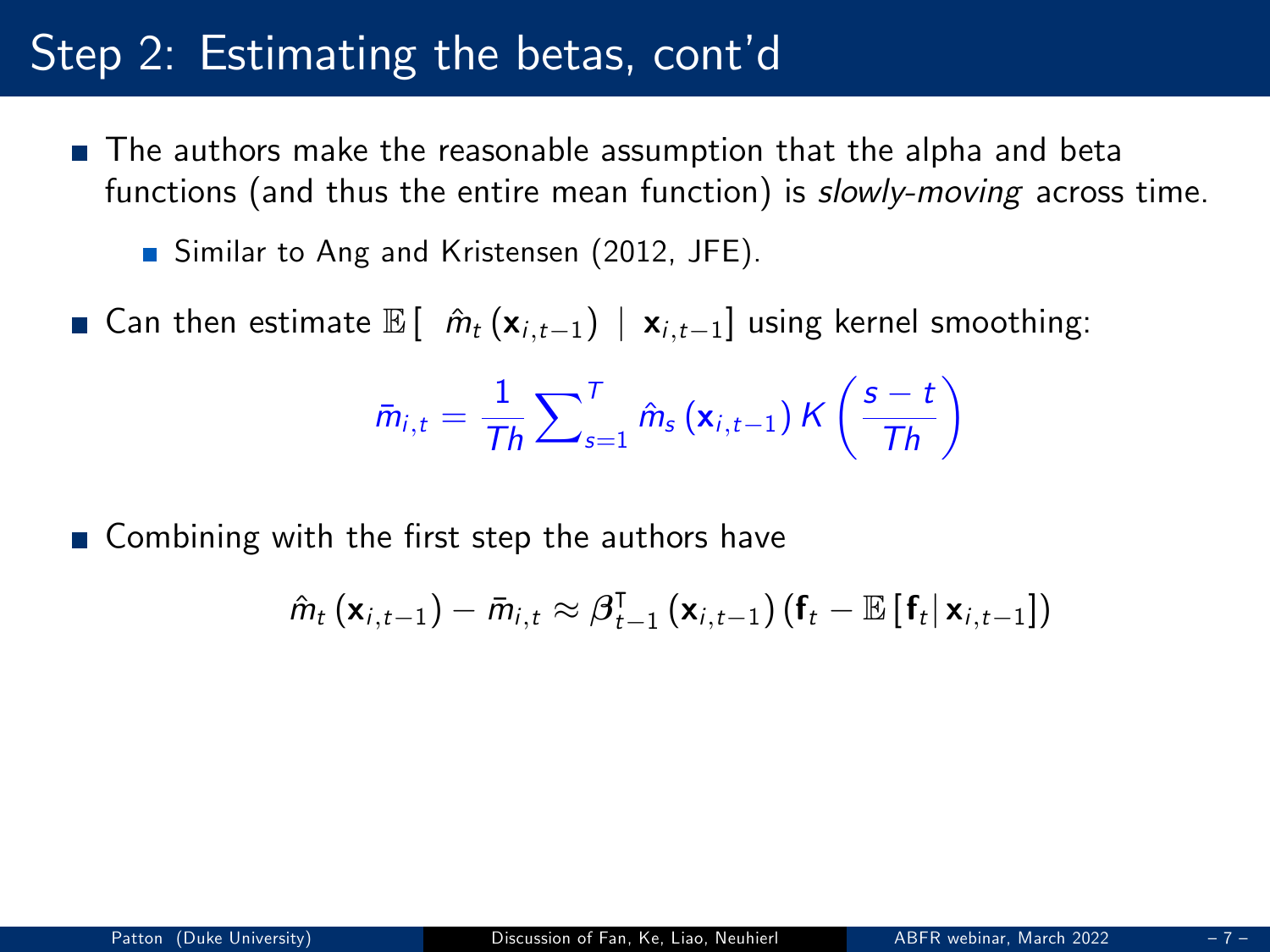- The authors make the reasonable assumption that the alpha and beta functions (and thus the entire mean function) is *slowly-moving* across time.
	- Similar to Ang and Kristensen (2012, JFE).
- Gan then estimate  $\mathbb{E} [\hat{m}_t (\mathbf{x}_{i,t-1}) | \mathbf{x}_{i,t-1}]$  using kernel smoothing:

$$
\bar{m}_{i,t} = \frac{1}{Th} \sum_{s=1}^{T} \hat{m}_s (\mathbf{x}_{i,t-1}) \, \mathcal{K} \left( \frac{s-t}{Th} \right)
$$

 $\blacksquare$  Combining with the first step the authors have

$$
\hat{m}_t(\mathbf{x}_{i,t-1}) - \bar{m}_{i,t} \approx \beta_{t-1}^{\mathsf{T}}(\mathbf{x}_{i,t-1}) (\mathbf{f}_t - \mathbb{E}[\mathbf{f}_t|\mathbf{x}_{i,t-1}])
$$

■ The authors then use local PCA (Fan, et al., 2016, AoS) to estimate the  $({\cal N}\times {\cal K})$  matrix of betas,  ${\bf G}_{\beta,t-1}$ , using the first  ${\cal K}$  eigenvalues of

$$
\frac{1}{\text{Th}}\sum\nolimits_{s=1}^{\text{T}}\left(\widehat{\textbf{m}}_{s}\left(\textbf{X}_{t-1}\right)-\overline{\textbf{m}}_{t}\right)\left(\widehat{\textbf{m}}_{s}\left(\textbf{X}_{t-1}\right)-\overline{\textbf{m}}_{t}\right)^{\text{T}}\text{K}\left(\frac{s-t}{\text{Th}}\right)
$$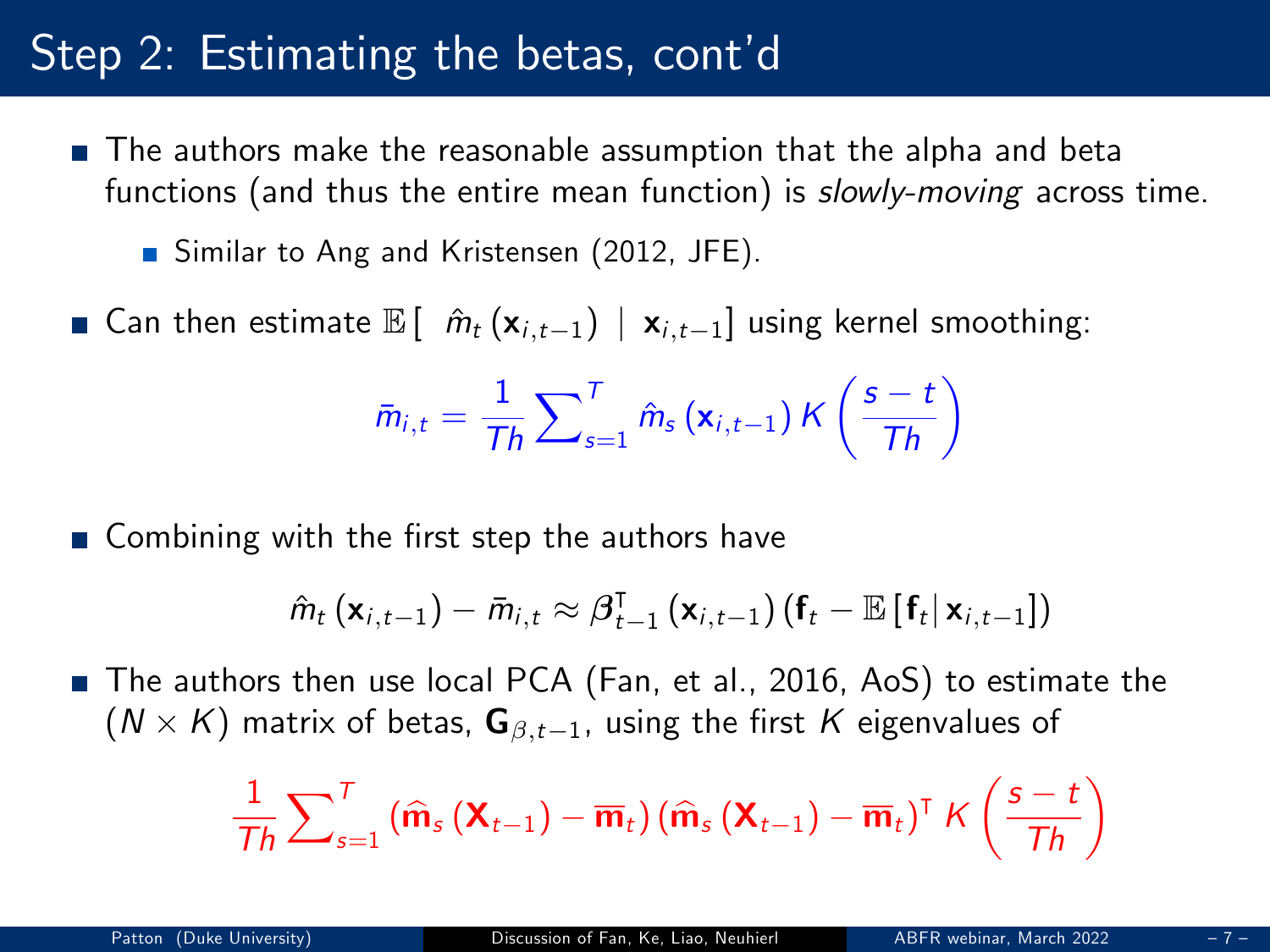### Step 3: Recovering the factors, alphas, risk premia

■ Using the same local PCA approach, the factors can be recovered:

 $\widehat{\mathbf{f}}_t = \widehat{\mathbf{G}}_{\beta,t-1}^{\intercal}(\widehat{\mathbf{m}}_t(\mathbf{X}_{t-1}) - \overline{\mathbf{m}}_t)$ 

■ Then the risk premia can be recovered period-by-period

$$
\widehat{\boldsymbol{\lambda}}_t = \frac{1}{N} \widehat{\mathsf{G}}_{\beta,t-1}^\intercal \overline{\mathsf{m}}_t
$$

And finally the alphas can be recovered:

$$
\widehat{\mathbf{G}}_{\alpha,t-1} = \overline{\mathbf{m}}_t - \widehat{\mathbf{G}}_{\beta,t-1}^{\intercal} \widehat{\boldsymbol{\lambda}}_t
$$

#### ■ Nice!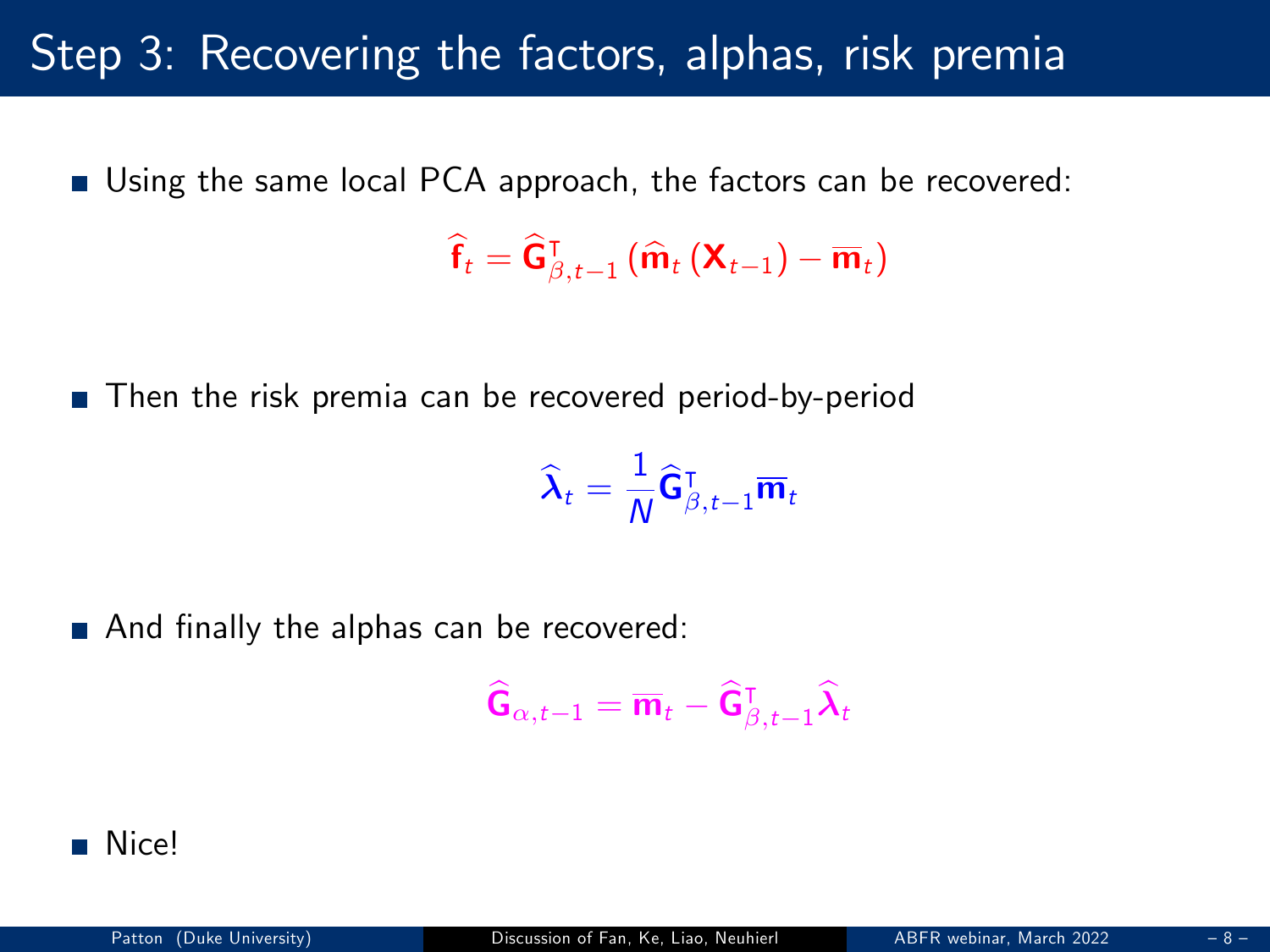### Econometric theory

- This approach has several intricate steps, and the authors carefully characterize the properties of these estimators.
- **They show that the estimation error in each of these steps is bounded in** probability, with rates that depend on:
- $1\;\overline{\varphi}_I,$  a measure of the approximation error from the DNN
	- Goes to zero as  $N \to \infty$ , at a rate depending on how hard the function is to approximate
- 2  $\delta$ <sub>T</sub>, a measure of the complexity of the DNN function space
	- Need the complexity to grow, but slower than  $log (NT)/N$
- $\overline{\boldsymbol{3}}$   $\eta_{\textcolor{black}{T}},$  a familiar term coming from the kernel smoothing step
	- Need the bandwidth to shrink but slower than  $1/T$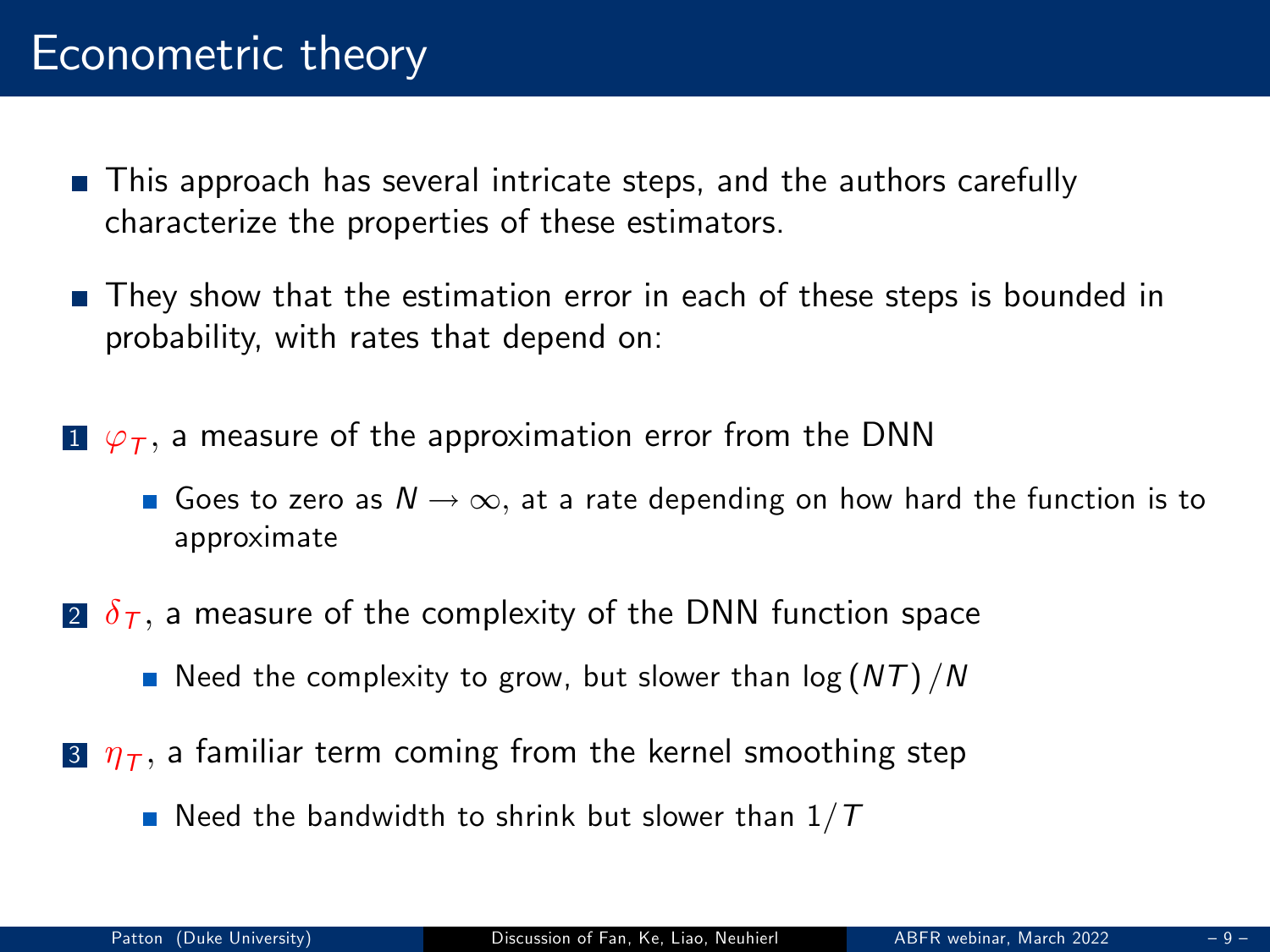1 In sample, around 95% of return variation is explained by risk exposures

- Around 80% is from the factor realization, 20% from variation in risk premia
- $\blacksquare$  The remaining 5% of return variation is due to mispricing
- 2 Pricing errors appear to be larger for small-cap firms
- **3** Out-of-sample forecasts can be improved (by 50-65%) by eliminating the part of the DNN forecast attributable to trying to forecast factor realizations

**Factor returns are almost white noise**  $\Rightarrow$  **very hard to forecast**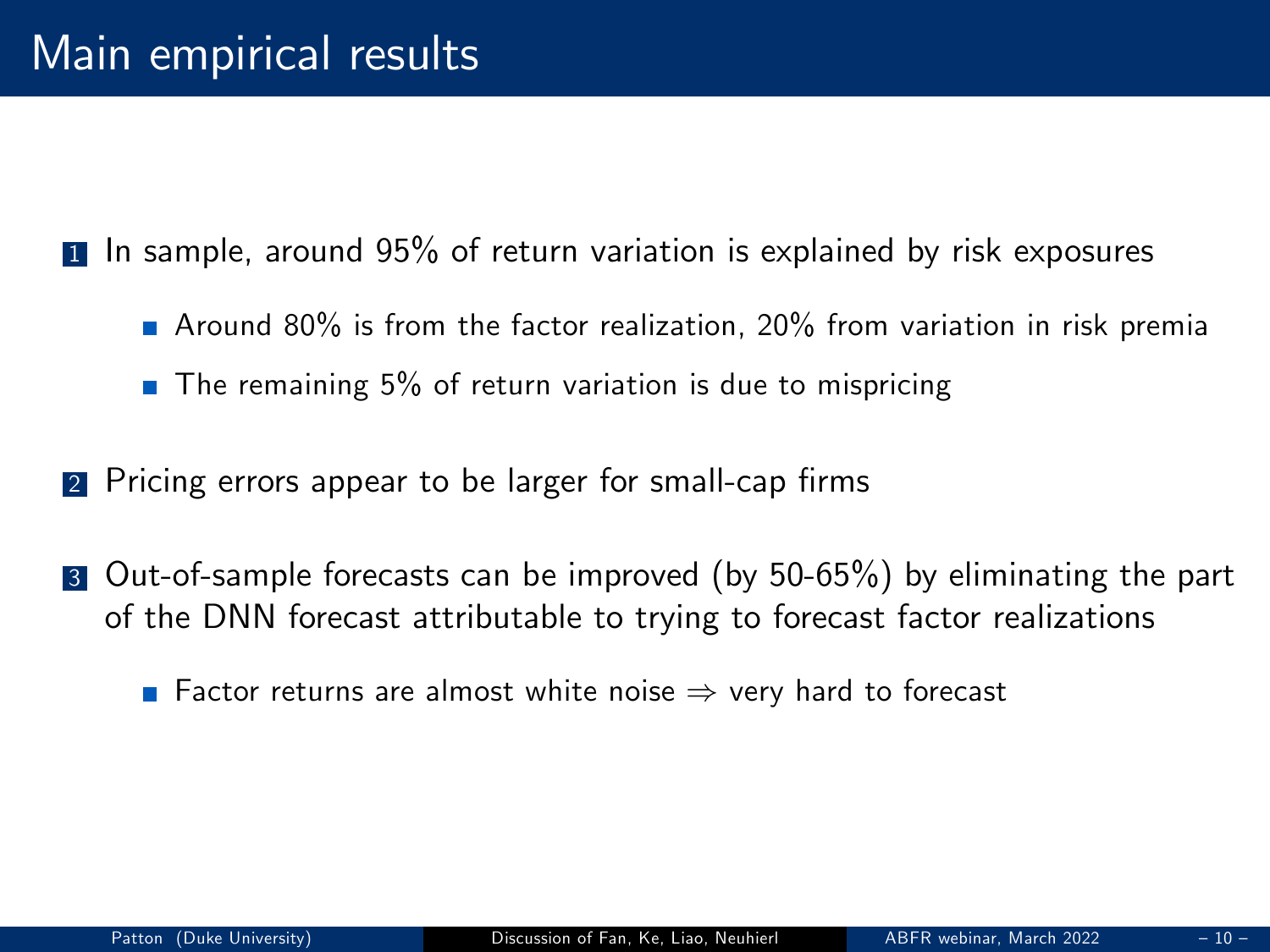- I really enjoyed reading this paper and thinking about the methods proposed.
- Below are some questions that I would be curious to hear the authors' thoughts on.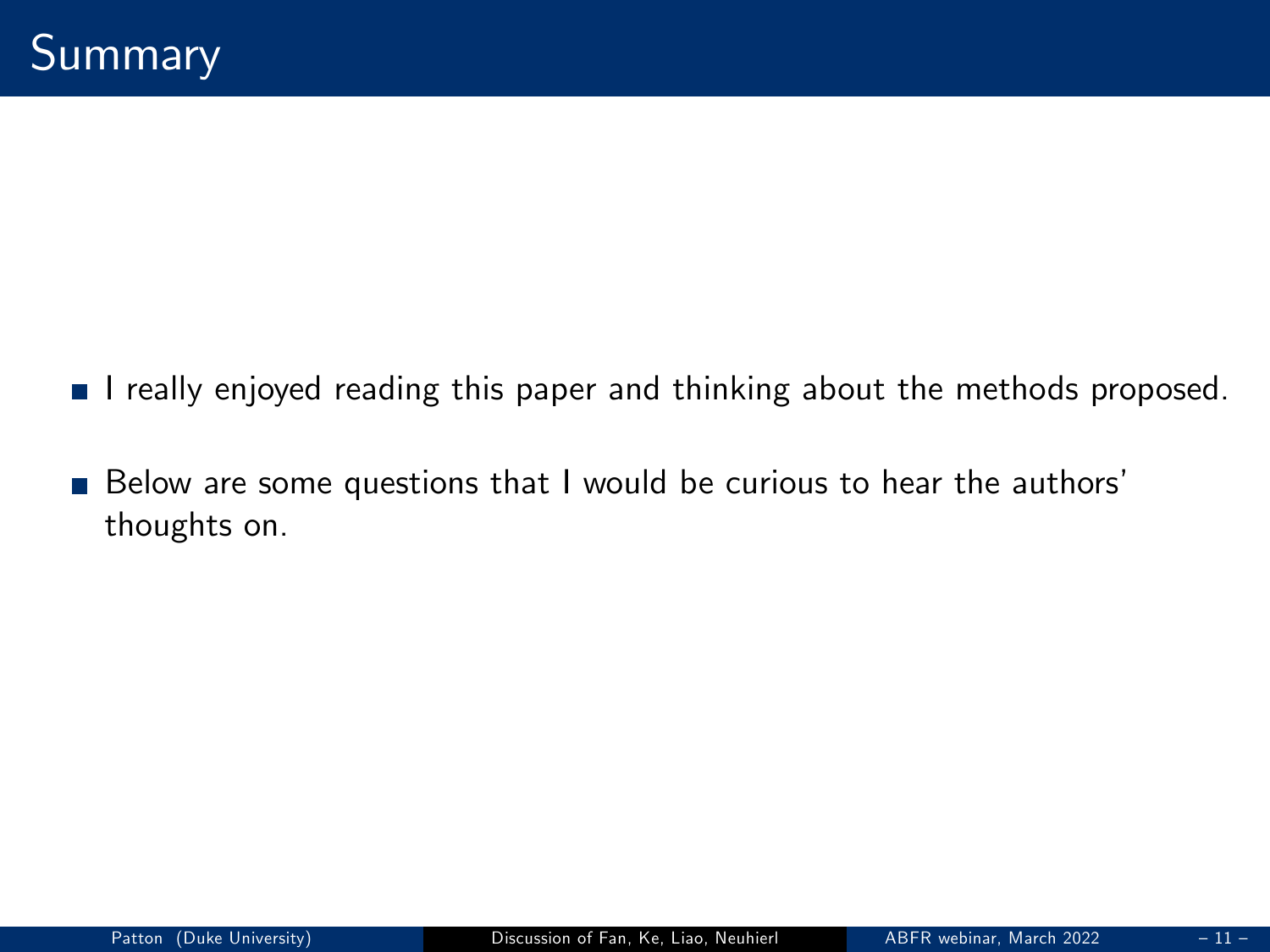## Sensitivity to the number of assumed factors

- $\blacksquare$  The authors find the intriguing result that about 5% of the in-sample variation in returns can be attributed to mispricing.
- But recall the pricing model:



- If the number of latent factors is chosen too small, the amount of apparent mispricing will be large.
- $\bigstar$  How do the headline numbers change when the number of factors varies from 3 to 5 to, say, 7?
	- $\blacksquare$  How many factors are used in the current empirical analysis?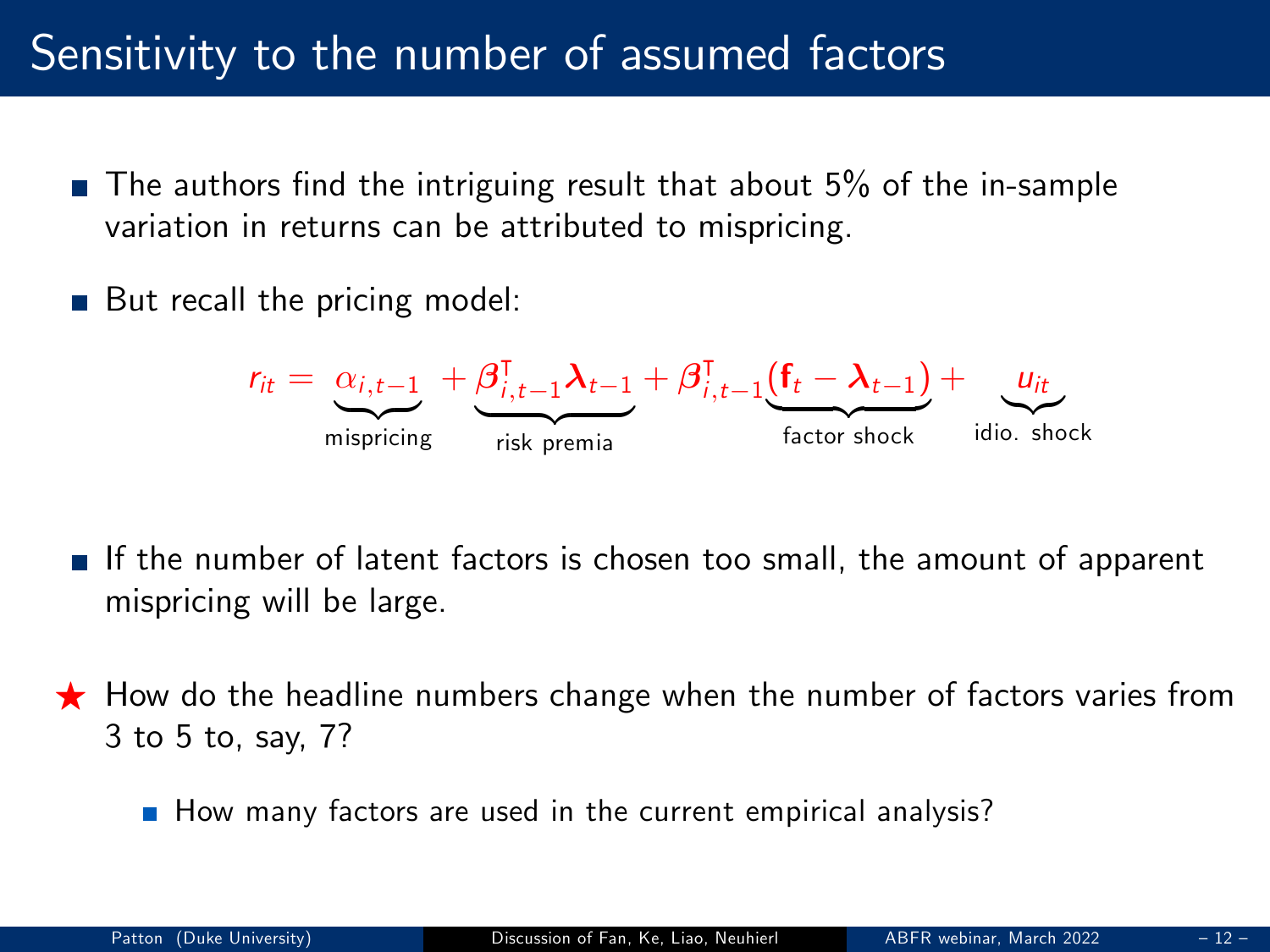### Imposing and exploiting smoothness?

- The authors use a DNN to estimate, separately for each period,  $\hat{m}_t (\cdot)$ .
	- This is a pure *cross-sectional* approach.
	- To obtain the components  $\alpha_{t-1}$  and  $\boldsymbol{\beta}_{t-1}$  the authors use local smoothing.

$$
\bar{m}_{i,t} = \frac{1}{Th} \sum_{s=1}^{T} \left( \arg \min_{m \in \mathcal{M}_{J,L}} \sum_{i=1}^{N} \left( r_{it} - m \left( \mathbf{x}_{i,t-1} \right) \right)^2 \right) K \left( \frac{s-t}{Th} \right)
$$

**F** Is it feasible to use a *panel* approach to combine these steps? Eg, optimize:

$$
\tilde{m}_t\left(\cdot\right) = \arg\min_{m \in \mathcal{M}_{J,L}} \frac{1}{Th} \sum\nolimits_{s=1}^T \sum\nolimits_{i=1}^N \left(r_{it} - m\left(\mathbf{x}_{i,t-1}\right)\right)^2 K\left(\frac{s-t}{Th}\right)
$$

This exploits the assumed smoothness in  $m_t$ , and presumably reduces estimation error. But is it doable?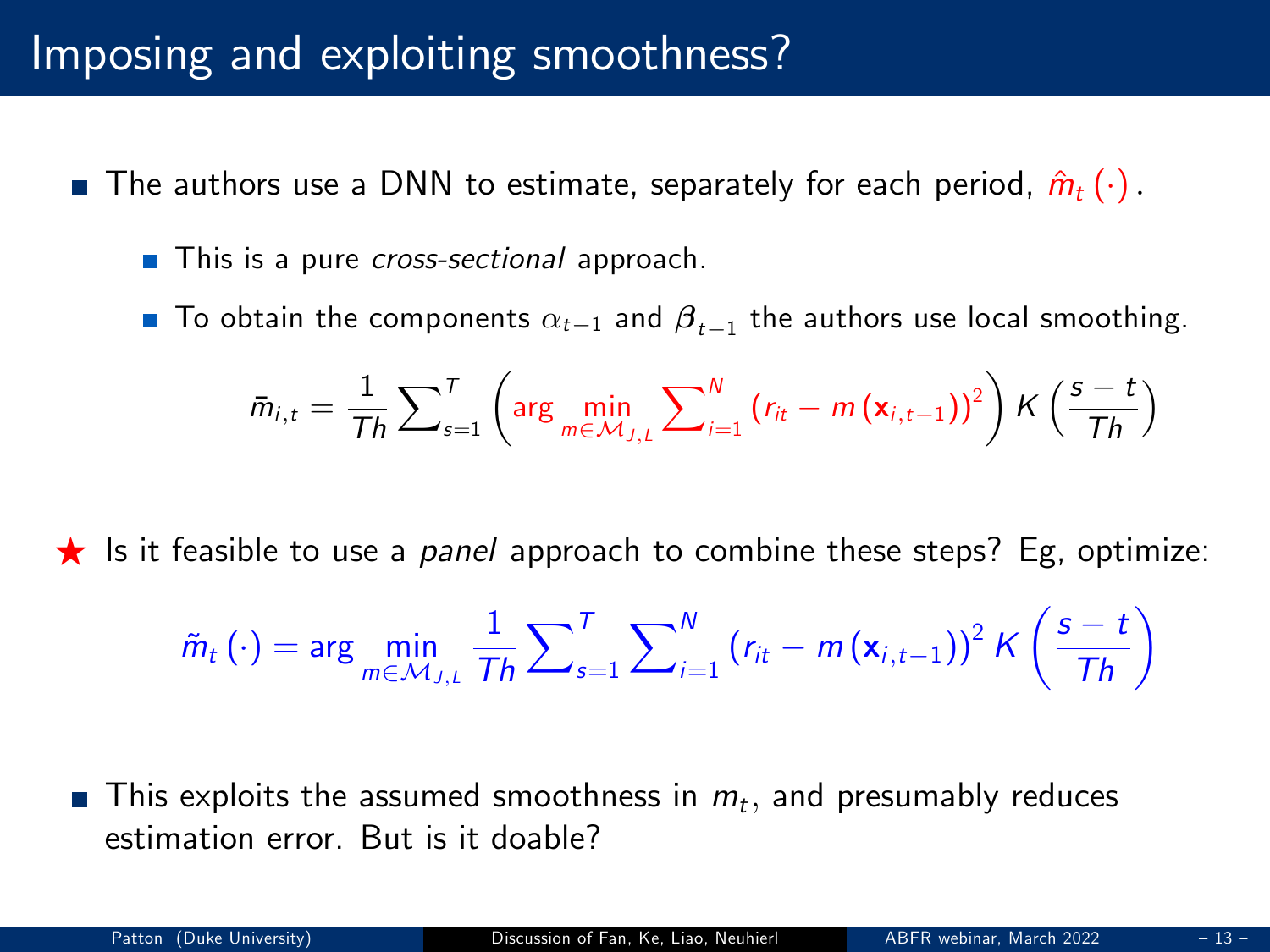# Imposing \*extreme\* smoothness

■ To better understand where the gains from the proposed method accrue, I think it would be interesting to estimate a model where the functions are imposed to be constant over time.

$$
\tilde{m}(\cdot) = \arg\min_{m \in \mathcal{M}_{J,L}} \sum_{s=1}^{T} \sum_{i=1}^{N} (r_{it} - m(\mathbf{x}_{i,t-1}))^2
$$

 $\blacksquare$  They can still be very flexible functions of the characteristics

- $\star$  Are the gains coming from the flexible functional form that the DNN provides, or from allowing for time variation, or both?
	- $\blacksquare$  The time variation in firm characteristics, as well as in the composition of firms in the sample, will still lead to time-varying averages, but by imposing constancy of the function the source of variation will be easier to determine.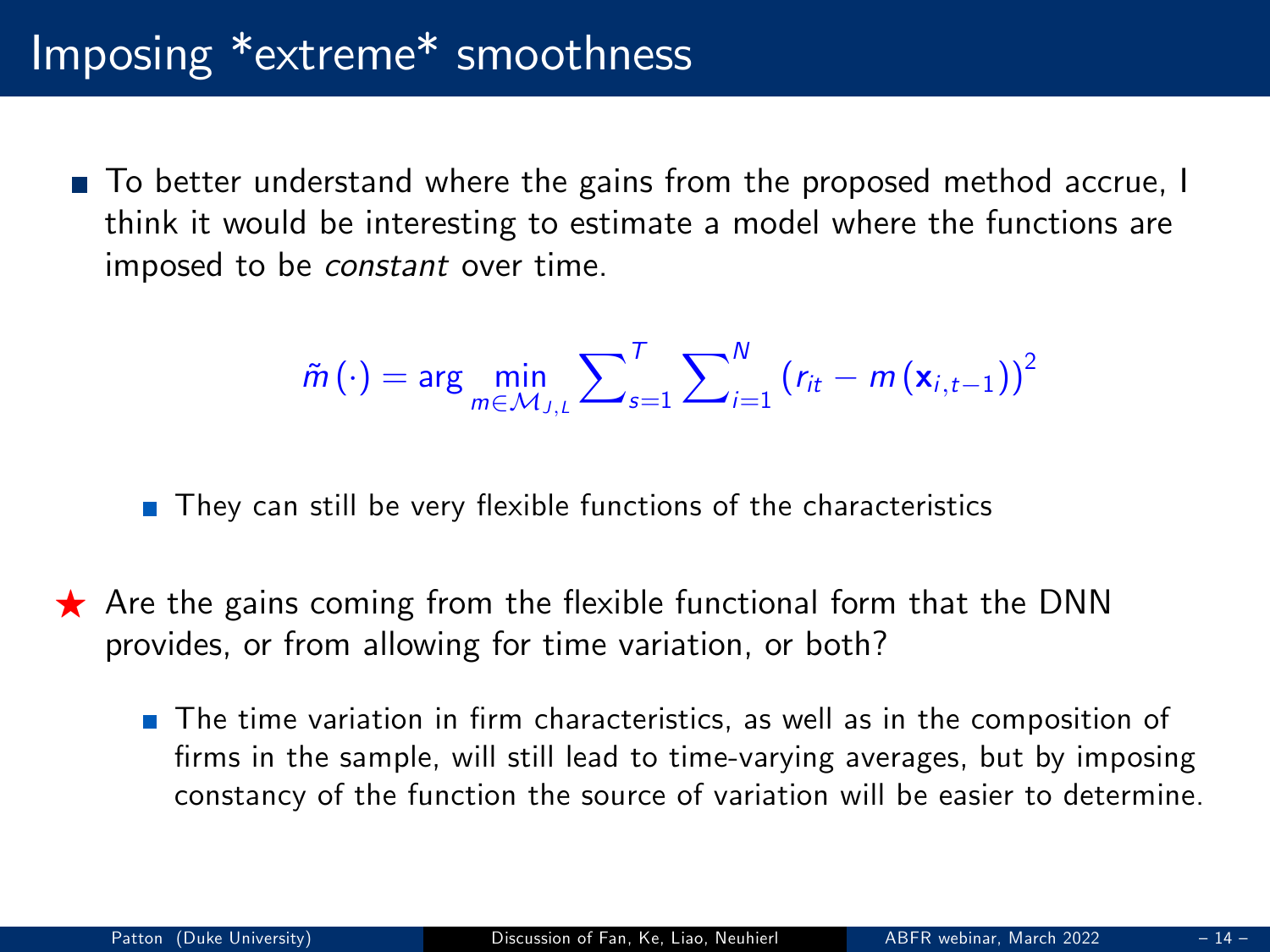- **This paper introduced me to the "double descent"** phenomenon in machine learning (Belkin et al., 2019, PNAS)
	- OOS performance improves as you go from small to medium-sized models, then deteriorates as the model gets too big, hitting the worst case when the in-sample  $R^2$  reaches 100%.
	- But then it starts to *improve* again as the model gets even more flexible, even though the in-sample  $\mathcal{R}^2$  plateaus (necessarily) at  $100\%$ !
	- It's a fascinating feature, also illustrated in this paper.
- $\bigstar$  But in Table 1 the in-sample  $R^2$ s are a "disappointing" 12-16%. Why not 100%?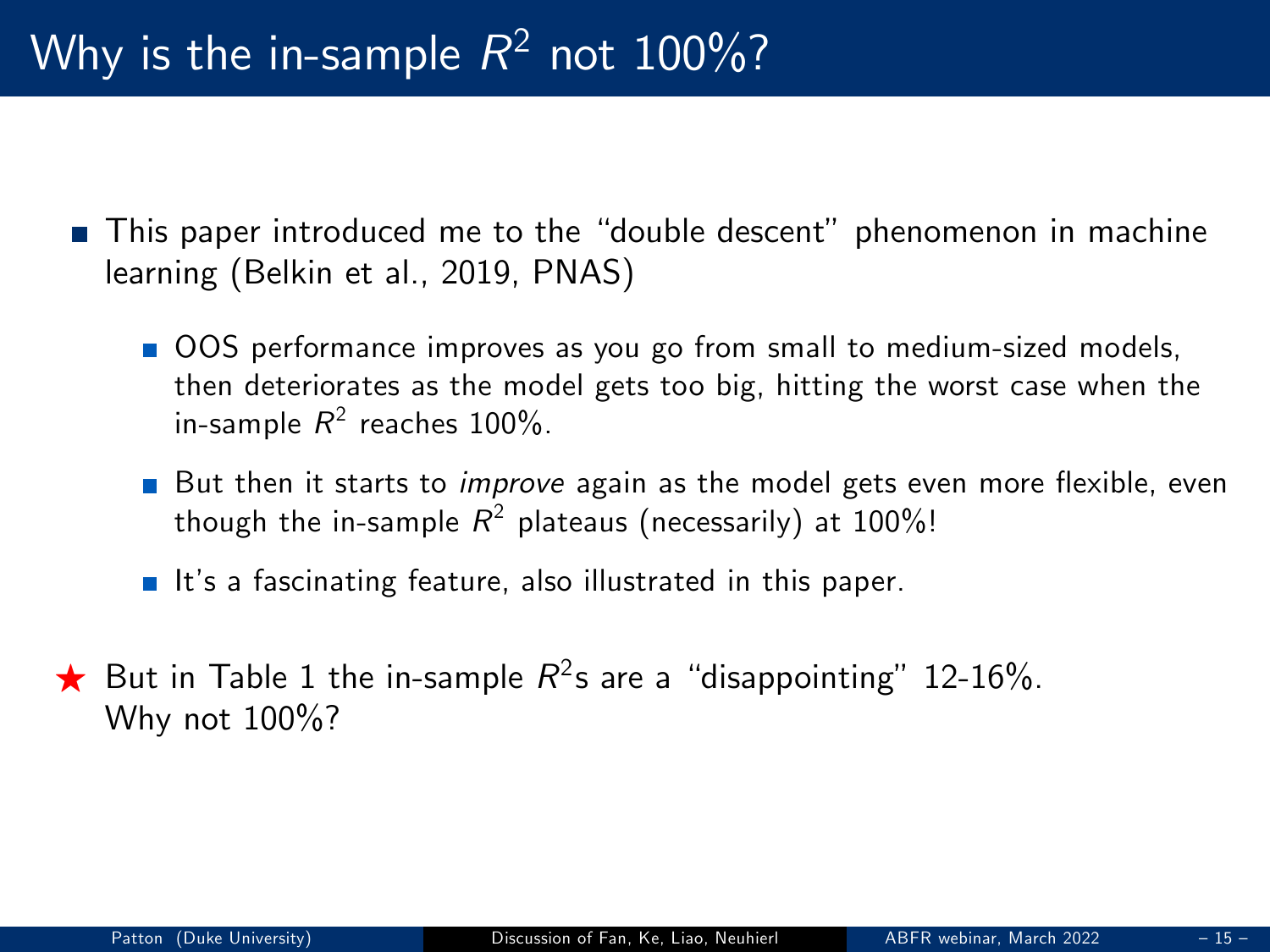- The authors consider a set of 62 firm characteristics across 6 categories (past returns, investment, frictions, etc.)
- Maybe this is an old-fashioned question, in the age of machine learning  $+$  big data, but I am curious to know which of these characteristics matter. Or at least matter the most.
- $\star$  Is it feasible to do the analysis with variables only from a given category, and report how the performance varies?
	- Eg, Kaniel, Lin, Pelger and Van Nieuwerburgh (2021) do this in their DNN analysis of mutual fund performance.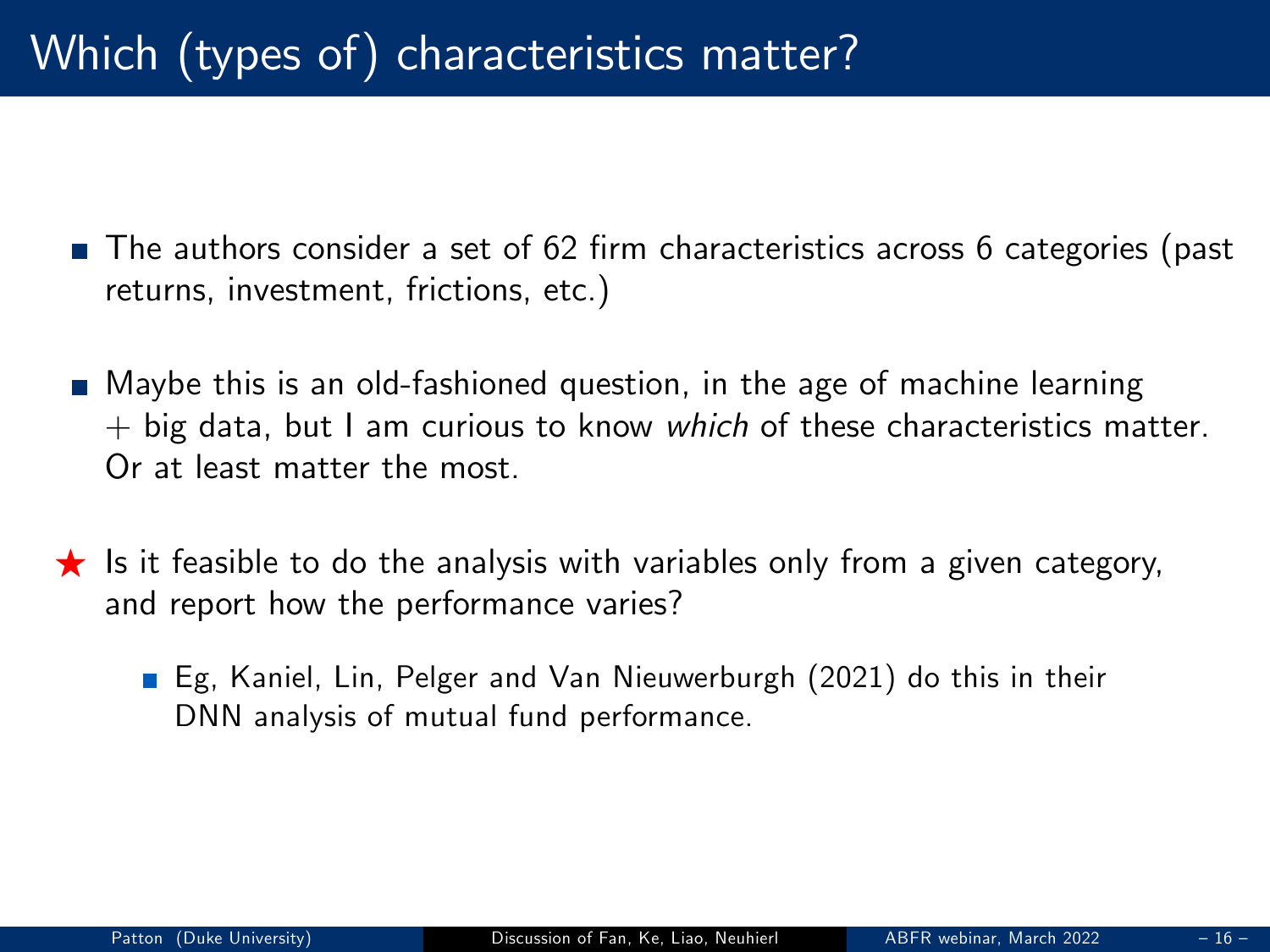### Imposing some more discipline on the model

Figure 2: Evolution of average pricing errors over time

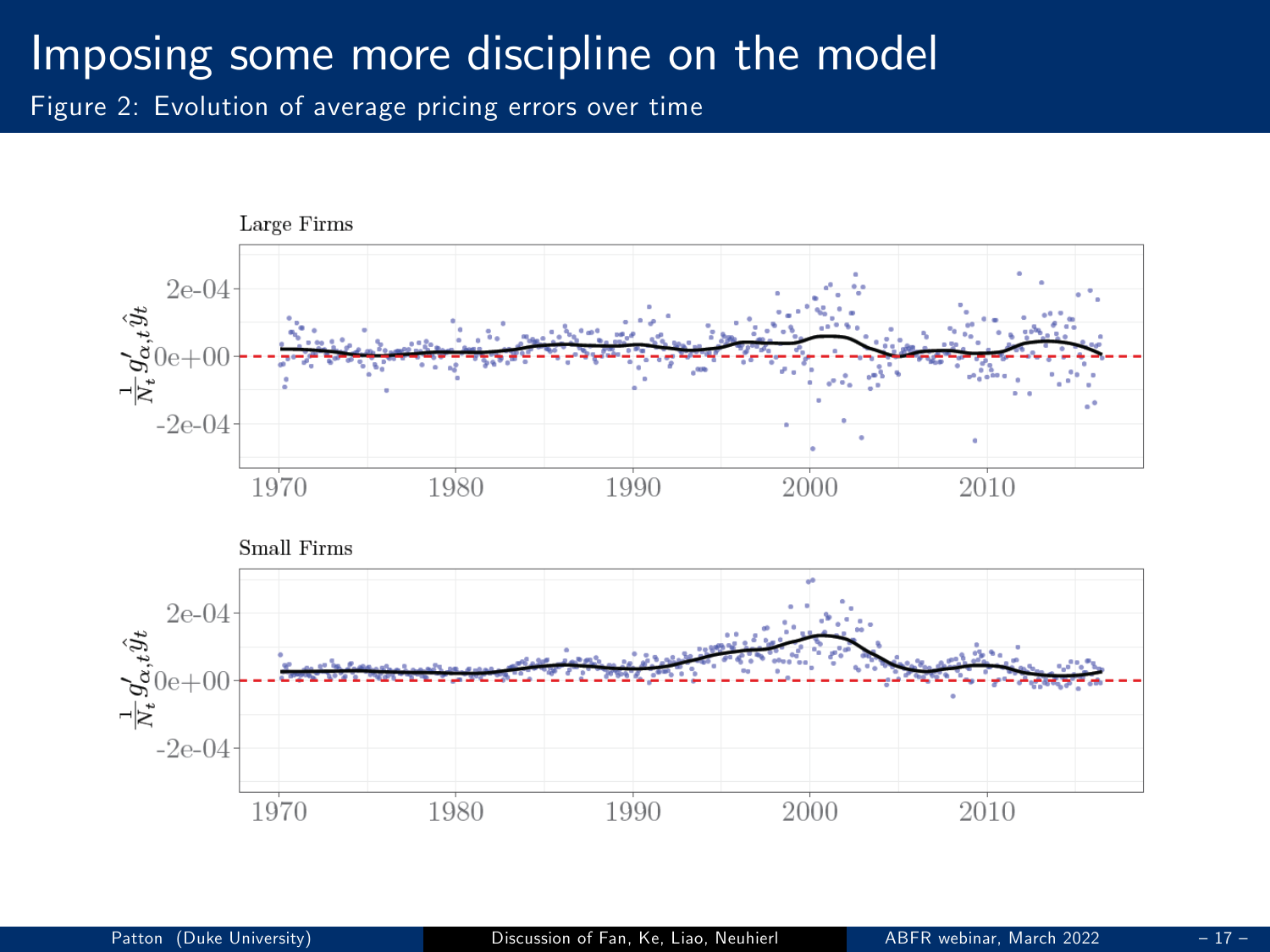- **Figure 2 seems to show that the larger firms (top 20% by market cap) do not** have pricing errors.
- $\star$  Would the accuracy of the model be improved if this was imposed in estimation?
	- If Is that even possible, in the multi-step modeling approach here?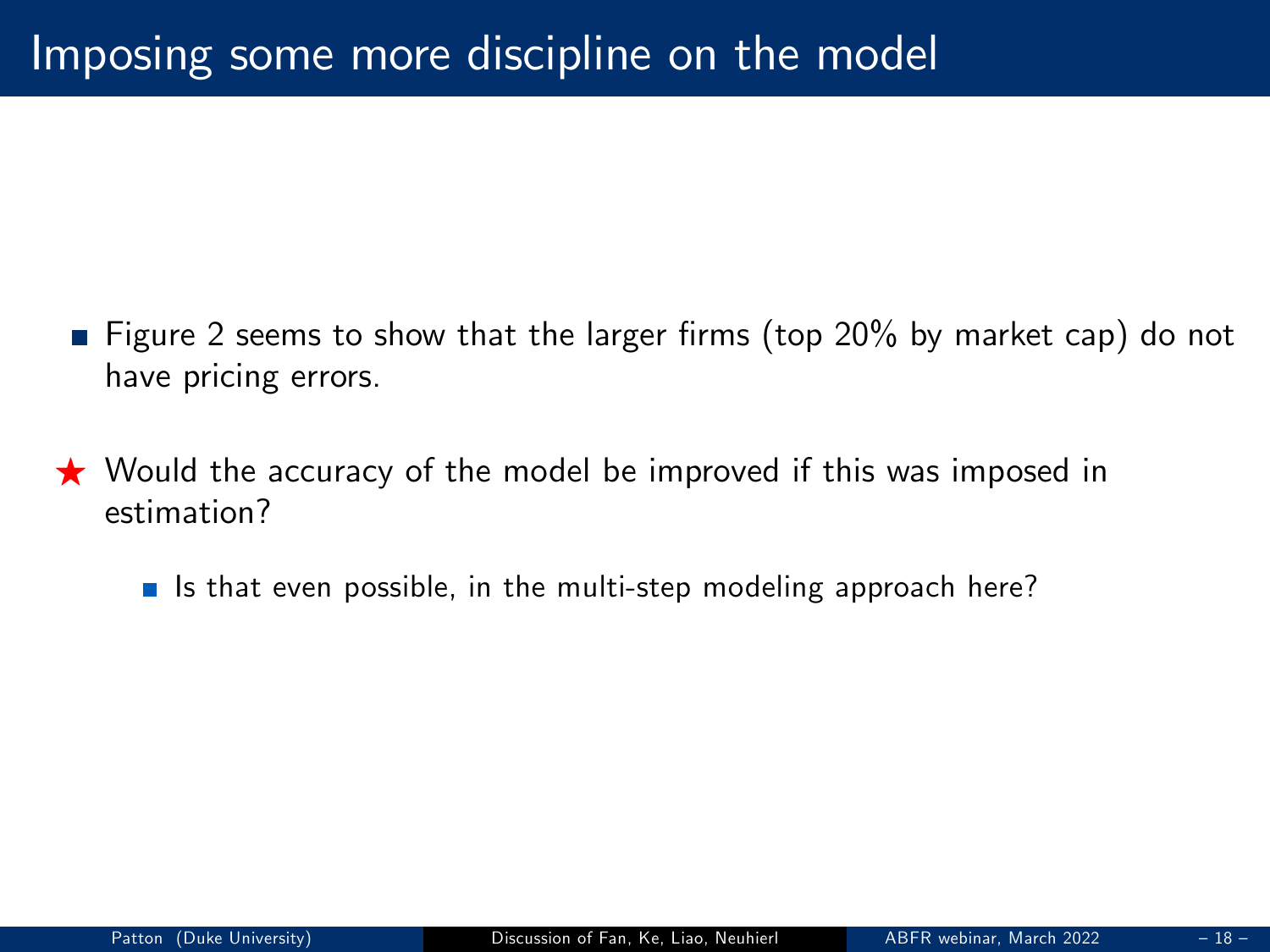# Correlated and/or common characteristics?

- A technical assumption is that the set of characteristics,  $\mathbf{x}_{it}$ , is cross-sectionally iid:
- **1** Given that firms belong to industries, sharing similar features, we might expect their characteristics to be cross-sectionally correlated.
- 2 Also, ruling out cross-sectional correlation means we cannot consider common variables as characteristics.
	- $\blacksquare$  Eg, mispricing (alpha) is greater during periods of low liquidity.
	- Obviously, this induces extreme cross-sectional dependence.
- $\bigstar$  How hard would it be to relax this condition?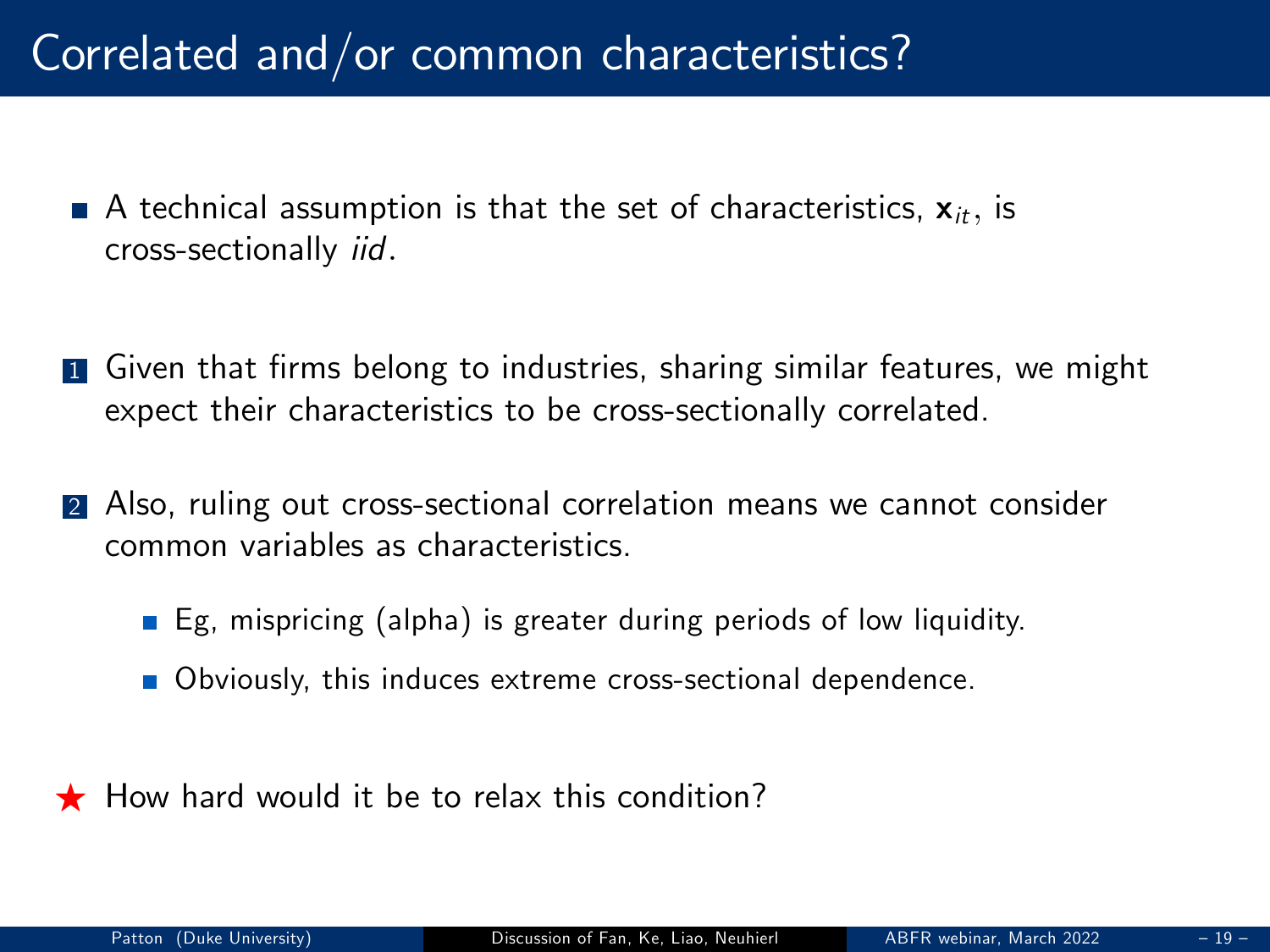- Another key technical condition is that the tails of the innovations are thin tailed ("sub Gaussian").
- Asset returns are known to exhibit fat tails, though less at the monthly frequency than at daily or intra-daily frequencies.
- $\bigstar$  How hard would it be to accommodate some excess kurtosis?
	- Have you tried simulations where the shocks are, say,  $t(6)$ ?